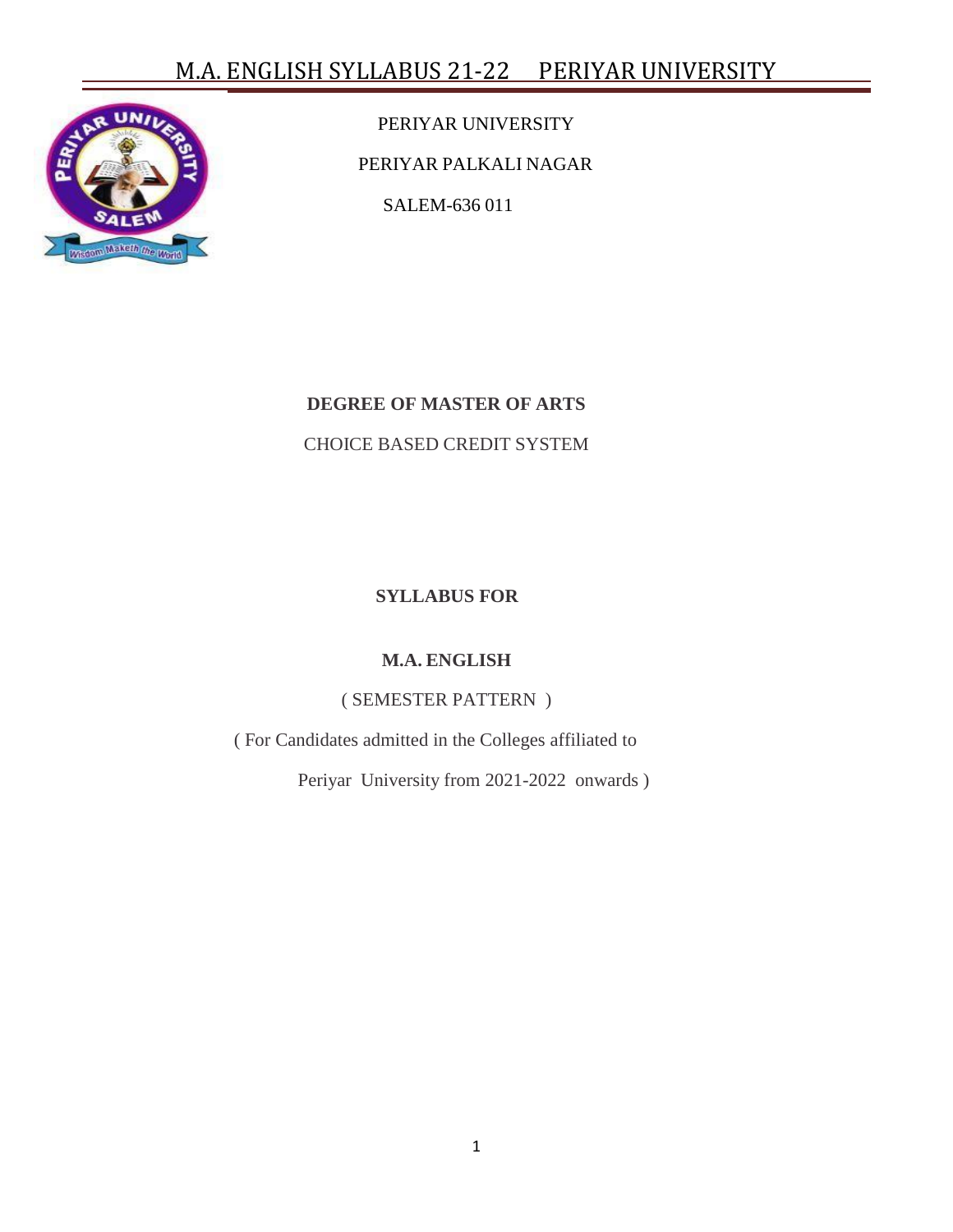#### **REGULATIONS**

The following regulations for the M.A. English Programme are framed for the academic year 2021-2022 and thereafter in the affiliated colleges of the Periyar University, Salem.

#### **1. CONDITIONS FOR ADMISSION**

Students who have passed B.A.English or Students who have passed graduation with English as one of the subjects from Periyar University or any of the recognized universities/colleges of the country accepted by the syndicate as equivalent thereto shall be permitted to appear for the M.A. English in the affiliated colleges of the Periyar University.

### **2. ELIGIBILITY FOR THE AWARD OF DEGREE**

A candidate shall be eligible for the award of the degree only is he/she undergone the prescribed course of study in the college affiliated to the University for a period of not less than two academic years, passed the examination of all the four semesters prescribed by earning minimum 50 percent of marks and fulfilled such conditions as have been prescribed thereafter.

#### **3. DURATION OF THE COURSE**

The course of the degree of **Master of Arts in English** shall consist of two academic years, consisting of four semesters. The course of study shall be based on Choice Based Credits System (CBCS) pattern with internal assessment. For this purpose each academic year shall be divided into two semesters. **The First and Third Semesters cover the period from July to November and Second and Fourth Semester from December to April.**

#### **4. EXAMINATION**

There shall be four examinations. The First Semester Examination will be held at the middle of the First Academic Year and the Second Semester Examination at the end of the First Academic Year. Similarly examination will be held at the middle and at the end of the second academic year.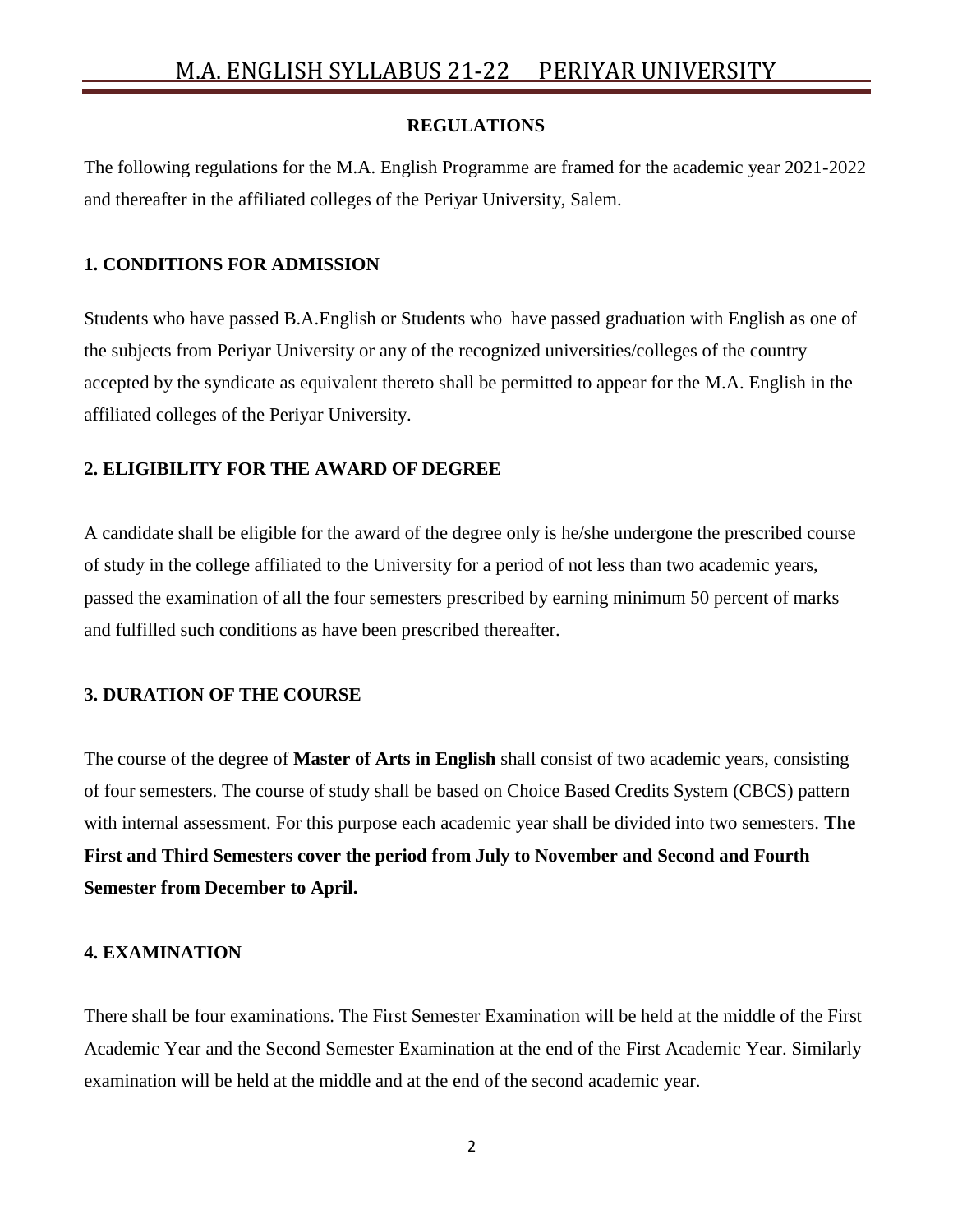## **M.A ENGLISH COURSE**

## **The M.A. programme in English aims to acquaint the students with**:

- To acquaint students with major trends in English literature through a detailed study of specific literary texts.
- To improve the linguistic competence along with the literary competence of Students.
- To facilitate students to read and appreciate the literary texts.
- $\bullet$  To enable the students to understand  $\&$  appreciate the various forms (i.e. drama, fiction, poetry etc.) of English literature.
- To create awareness regarding the structure of modern English and literary theory.
- To introduce the various aspects of literary criticism for proper understanding and appreciation of literature.
- To acquaint the students with different theoretical and practical aspects and components of language and literature teaching.
- To introduce the students to the concept of research and with the terminology associated with research activity.
- To enable the students to face the competitive exams with ease.
- Move beyond the textbook and bring their language skills to professional use.

#### **M.A. in English programme is divided into 92 credits with the following break up:**

Core : 74 credits Electives: 16 credits Common Paper: 02 credits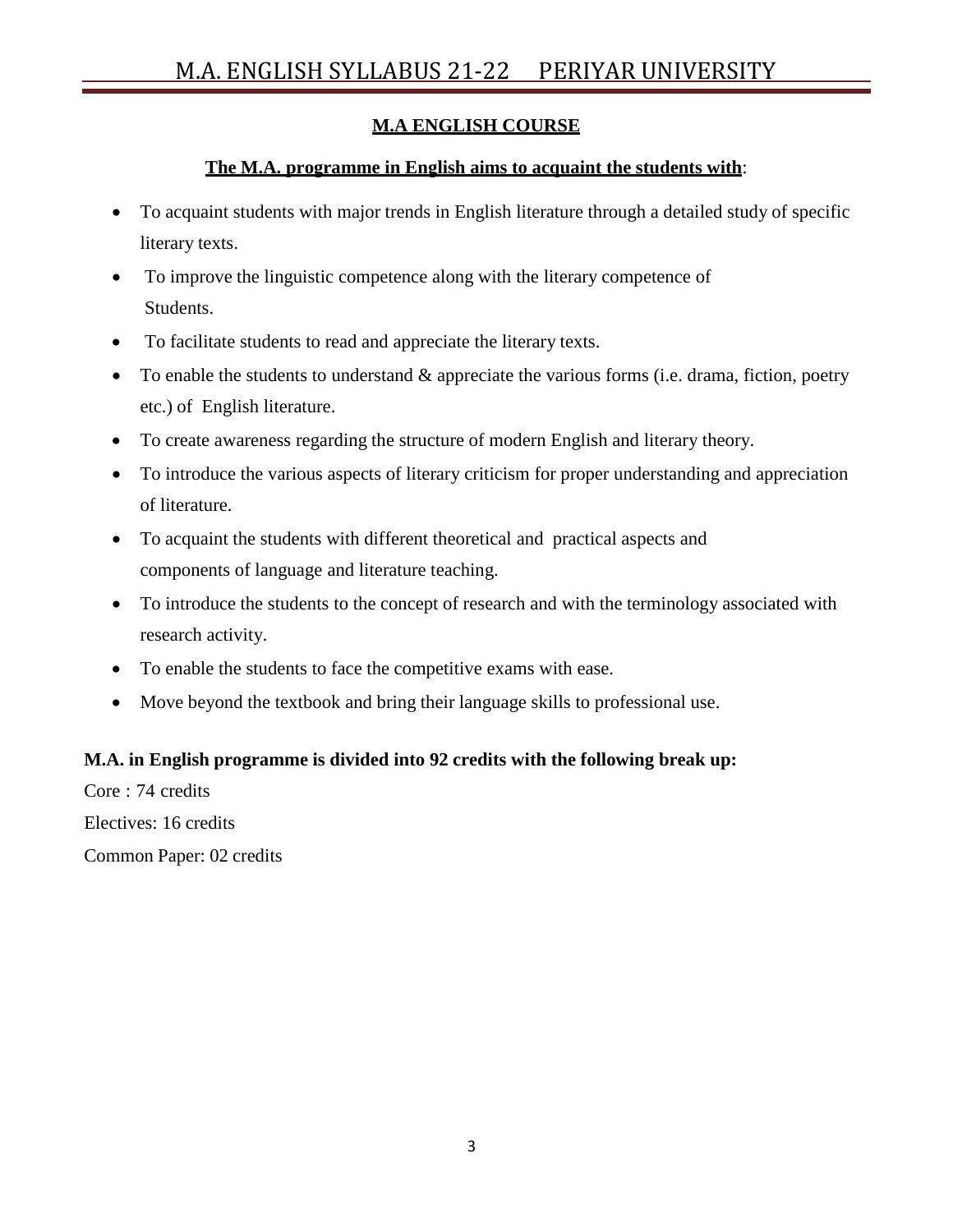# M.A. ENGLISH SYLLABUS 21-22 PERIYAR UNIVERSITY

## **COURSE OF STUDY** – **M. A. ENGLISH**

## **SEMESTER-I**

| S.NO           | <b>SUBJECT</b>   | <b>SUBJECT TITLE</b>    | <b>HOURS</b> | <b>INTERNAL</b> | <b>EXTERNAL</b> | <b>TOTAL</b> | <b>CREDITS</b> |
|----------------|------------------|-------------------------|--------------|-----------------|-----------------|--------------|----------------|
|                |                  |                         |              |                 |                 |              |                |
| 01             | <b>CORE I</b>    | <b>CHAUCER TO THE</b>   | 06           | 25              | 75              | 100          | 5              |
|                |                  | PRE ROMANTICS           |              |                 |                 |              |                |
| 02             | <b>CORE-II</b>   | <b>SHAKESPEARE</b>      | 06           | 25              | 75              | 100          | 5              |
|                |                  |                         |              |                 |                 |              |                |
| 03             | <b>CORE-III</b>  | <b>WORLD SHORT</b>      | 06           | 25              | 75              | 100          | 5              |
|                |                  | <b>STORIES</b>          |              |                 |                 |              |                |
| 04             | <b>CORE-IV</b>   | <b>NON-BRITISH</b>      | 06           | 25              | 75              | 100          | 5              |
|                |                  | <b>LITERATURE</b>       |              |                 |                 |              |                |
| 0 <sub>5</sub> | <b>ELECTIVE-</b> | <b>ENGLISH FOR</b>      | 06           | 25              | 75              | 100          | $\overline{4}$ |
|                |                  | <b>SPECIFIC PURPOSE</b> |              |                 |                 |              |                |
|                |                  |                         | 30           |                 |                 |              | 24             |
|                |                  |                         |              |                 |                 |              |                |

#### **SEMESTER –II**

| S.NO | <b>SUBJECT</b>                | <b>SUBJECT TITLE</b>                                           | <b>HOURS</b> | <b>INTERNAL</b> | <b>EXTERNAL</b> | <b>TOTAL</b> | <b>CREDITS</b> |
|------|-------------------------------|----------------------------------------------------------------|--------------|-----------------|-----------------|--------------|----------------|
| 06   | <b>CORE-V</b>                 | ROMANTIC AND<br>VICTORIAN AGE                                  | 06           | 25              | 75              | 100          | 5              |
| 07   | <b>CORE-VI</b>                | <b>AMERICAN</b><br><b>LITERATURE</b>                           | 06           | 25              | 75              | 100          | 5              |
| 08   | <b>CORE-VII</b>               | LANGUAGE AND<br><b>LINGUISTICS</b>                             | 06           | 25              | 75              | 100          | 5              |
| 09   | <b>ELECTIVE-II</b>            | WOMEN'S<br><b>WRITING</b>                                      | 06           | 25              | 75              | 100          | $\overline{4}$ |
| 10   | <b>EDC</b>                    | <b>ENGLISH FOR</b><br><b>COMPETITIVE</b><br><b>EXAMINATION</b> | 04           | 25              | 75              | 100          | $\overline{4}$ |
| 11   | <b>COMMON</b><br><b>PAPER</b> | <b>HUMAN RIGHTS</b>                                            | 02           | 25              | 75              | 100          | $\overline{2}$ |
| 12   |                               | <b>INTERNSHIP</b>                                              | $-$          |                 |                 |              | --             |
|      |                               |                                                                | 30           |                 |                 |              | 25             |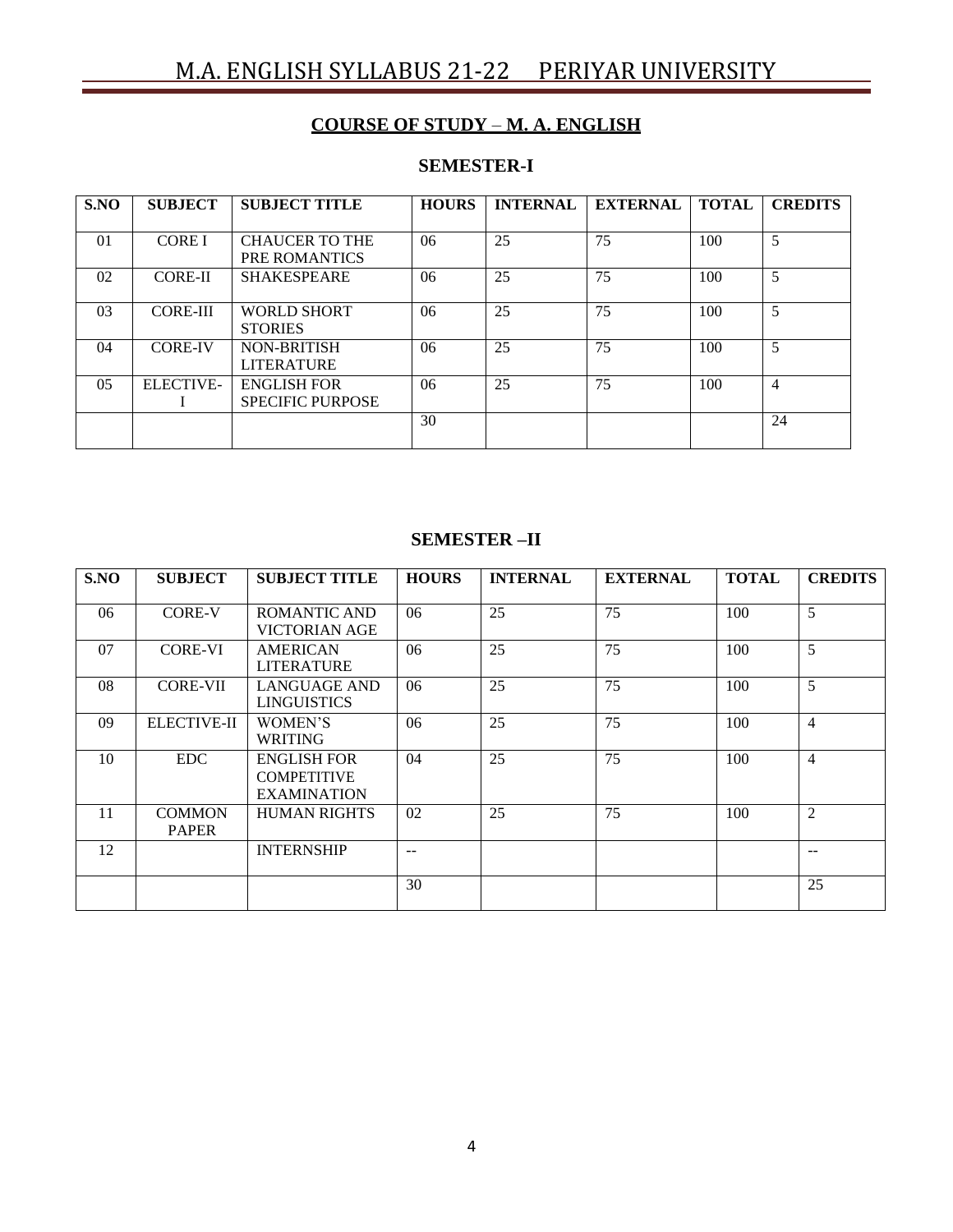| S.NO | <b>SUBJECT</b>        | <b>SUBJECT TITLE</b>                                       | <b>HOURS</b> | <b>INTERNAL</b> | <b>EXTERNAL</b> | <b>TOTAL</b> | <b>CREDITS</b> |
|------|-----------------------|------------------------------------------------------------|--------------|-----------------|-----------------|--------------|----------------|
| 11   | <b>CORE-VIII</b>      | <b>RESEARCH</b><br><b>METHODOLOGY</b>                      | 06           | 25              | 75              | 100          | 5              |
| 12   | <b>CORE-IX</b>        | $20^{TH}$ CENTURY<br><b>LITERATURE</b>                     | 06           | 25              | 75              | 100          | 5              |
| 13   | CORE-X                | <b>LITERARY THEORY</b><br>AND CRITICISM                    | 06           | 25              | 75              | 100          | 5              |
| 14   | $CORE-XI$             | <b>FOURTH WORLD</b><br><b>LITERATURE</b>                   | 06           | 25              | 75              | 100          | 5              |
| 15   | <b>ELECTIVE-</b><br>Ш | <b>COMPARATIVE</b><br>LITERATURE AND<br><b>TRANSLATION</b> | 06           | 25              | 75              | 100          | 4              |
|      |                       |                                                            | 30           |                 |                 |              | 24             |

### **SEMESTER –III**

#### **SEMESTER –IV**

| S.NO | <b>SUBJECT</b>         | <b>SUBJECT TITLE</b>                                                          | <b>HOURS</b> | <b>INTERNAL</b> | <b>EXTERNAL</b> | <b>TOTAL</b> | <b>CREDITS</b> |
|------|------------------------|-------------------------------------------------------------------------------|--------------|-----------------|-----------------|--------------|----------------|
| 17   | <b>CORE-XII</b>        | <b>ENGLISH LANGUAGE</b><br><b>TEACHING AND ICT</b>                            | 06           | 25              | 75              | 100          | 5              |
| 18   | <b>CORE-XIII</b>       | <b>INDIAN WRITING IN</b><br><b>ENGLISH</b>                                    | 06           | 25              | 75              | 100          | 5              |
| 19   | <b>CORE-IV</b>         | <b>JOURNALISM AND</b><br><b>MEDIA</b><br><b>COMMUNICATION</b>                 | 06           | 25              | 75              | 100          | 5              |
| 20   | <b>CORE</b>            | <b>PROJECT</b>                                                                | 06           | 25              | 75              | 100          | 4              |
| 21   | <b>ELECTIVE-</b><br>IV | <b>ENGLISH</b><br>LITERATURE FOR<br><b>COMPETITIVE</b><br><b>EXAMINATIONS</b> | 06           | 25              | 75              | 100          | 4              |
|      |                        |                                                                               | 30           |                 |                 |              | 23             |

**NOTE:** INTERNSHIP AS A LANGUAGE TEACHER IN SCHOOLS AND COLLEGE / IN MEDIA /SOFT SKILLS TRAINING/PUBLISHING (PROOF READING IN ANY NEWSPAPERS OR PUBLISHING COMPANY) / MEDIA PHOTOGRAPHY (ALL INTERNSHIPS ARE MINIMUM 15 DAYS AND THE STUDENTS HAVE TO SUBMIT CERTIFICATES )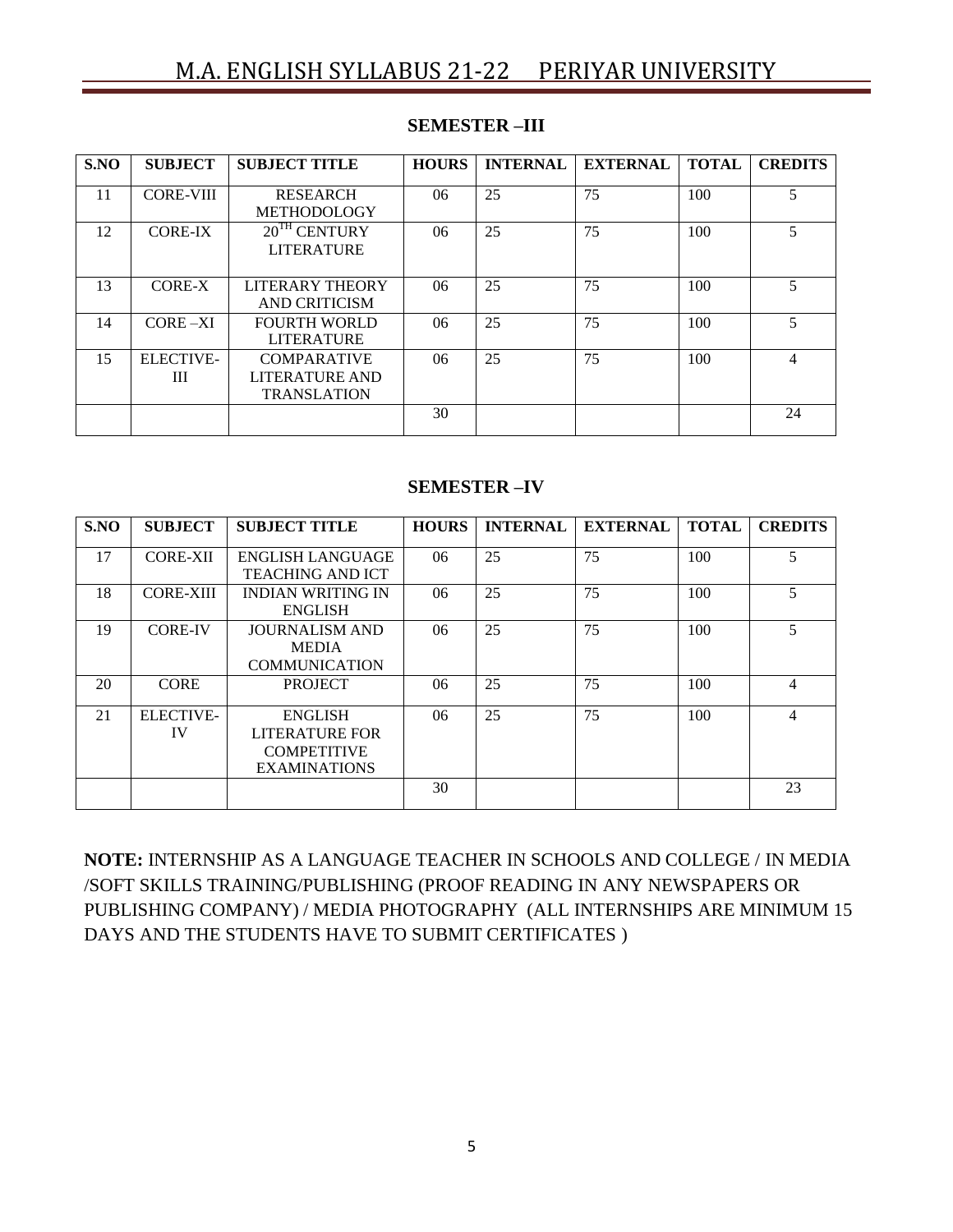## **M.A., ENGLISH –SEMESTER-I**

## **CORE-I**

## **FROM CHAUCER TO THE PRE-ROMANTIC**

#### **UNIT-I – DETAILED POETRY**

- Geoffrey Chaucer -*Prologue to the Canterbury Tales-*(1-360 LINES)
- Edmund Spenser *Faerie Queen-Book I* (Canto-I )
- John Donne -- *The Anniversary* and *The Sun Rising*
- Thomas Gray *Elegy Written in a Country Churchyard*

#### **UNIT-II – NON-DETAILED POETRY**

- Edmund Spenser *Prothalamion*
- George Herbert- *The Pulley*
- Earl of Surrey *When Raging Love with Extreme Paine*
- William Collins -*Ode to Evening*

#### **UNIT-III DETAILED DRAMA**

Christopher Marlowe- *Edward II*

#### **NON-DETAILED DRAMA**

Thomas Kyd- *The Spanish Tragedy*

John Webster- *The Duchess of Malfi*

#### **UNIT-IV PROSE - DETAILED STUDY**

Fancis Bacon -*Of Marriage and Single life, Of Parents and Children, Of Revenge Of Study and Of Ambition*

#### **UNIT-V- CRITICISM**

Sir Philip Sydney -*An Apology for Poetry* John Dryden -*An Essay on Dramatic Poesie*

**Reference Books** : Palgrave"s *Golden Treasury Book III* and Delphi *Complete Works of Sir Philip*

*Sidney* and *The Works of Francis Bacon: Volume 1*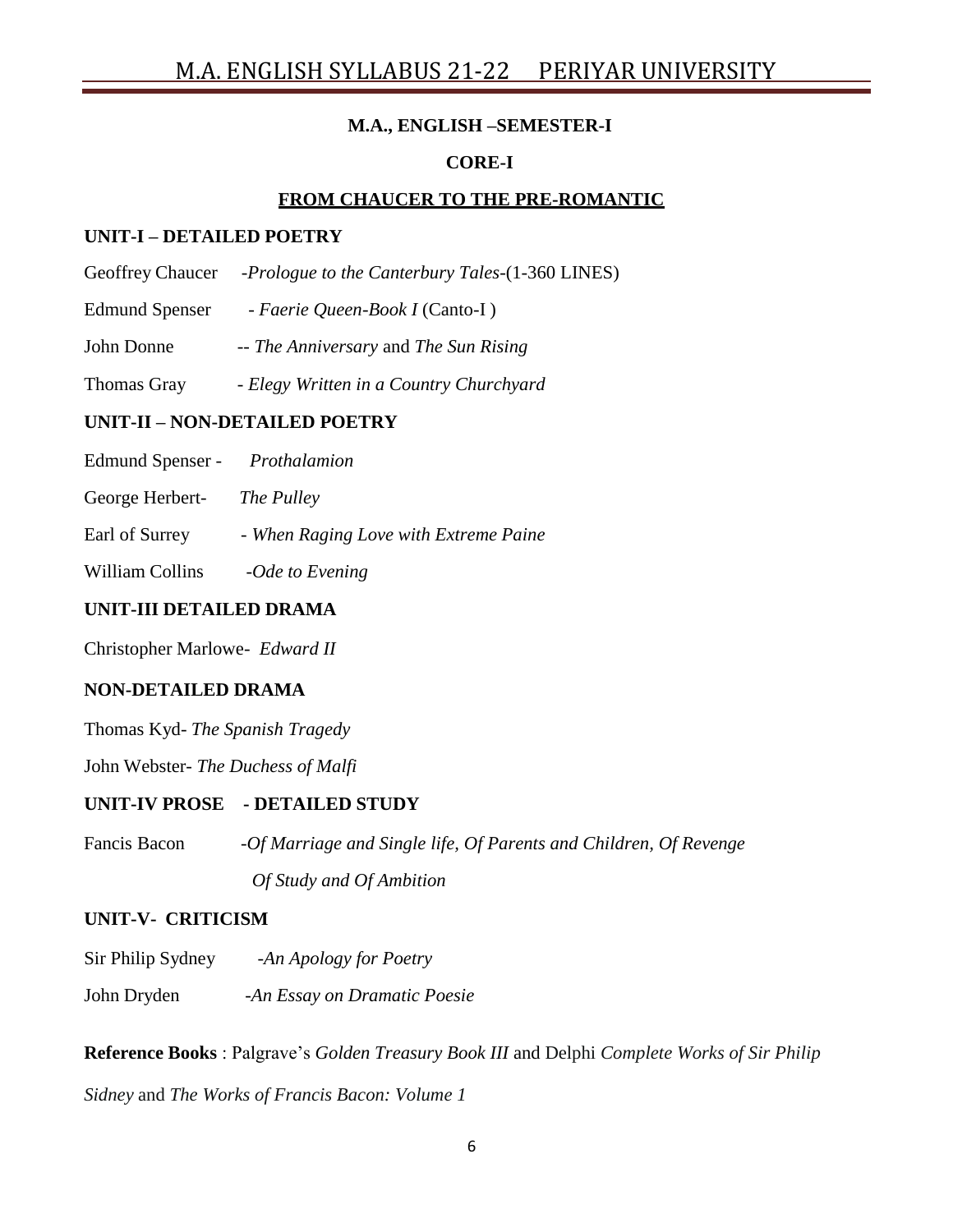#### **M.A ENGLISH – SEMESTER-I**

#### **CORE-II**

#### **SHAKESPEARE**

#### **Unit- I- Tragedy**

- *1) King Lear*
- *2) Othello*

### **Unit- II-Comedy**

- *1) A Midsummer Night's Dream*
- *2) Pericles*

### **UNIT-III- SONNET**

18,30,33,73,104,116,129,130,144,154

#### **Unit- IV- General**

- Shakespearean Fools and Clowns
- Shakespearean Women
- Supernatural Elements in Shakespearean Plays
- Shakespearean Soliloquies

#### **Unit –V- Criticism**

#### **The following essays from 'The Wheel of fire' by G.Wilson Knight**

- 'On the Principles of Shakespearean interpretation'
- The Shakespearean Metaphysic'
- 'Hamlet Reconsidered'
- The *Lear* Universe

#### **Books for Reference:**

Bowers, Fredson. *Elizabethan Revenge Tragedy: 1587-1642*. Gloucester: Peter Smith, 1959. Bradley, A C. *Shakespearean Tragedy: Lectures on Hamlet, Othello, King Lear, Macbeth*. London: Macmillan and Co, 1905.

Charlton, H B. *Shakespearean Comedy*. London: Methuen, 1938.

Ford, Boris. *The Age of Shakespeare*. Harmondsworth: Penguin Books, 1982.

Knight, G W. *The Imperial Theme: Further Interpretations of Shakespeare's Tragedies, Including the Roman Plays*. London: Methuen, 1951.

**-----------------**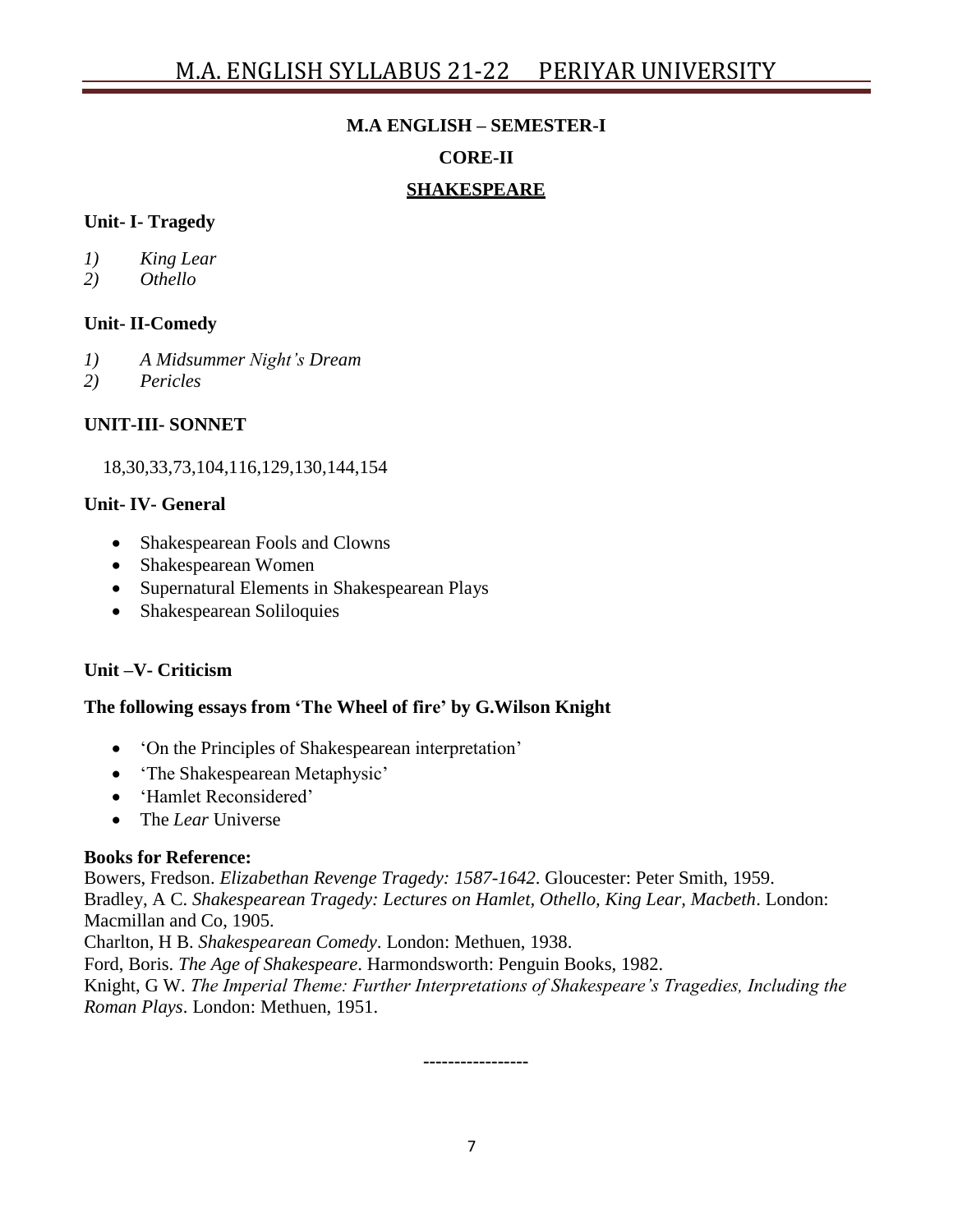## **M.A. ENGLISH –SEMESTER I CORE-III WORLD SHORT STORIES**

#### **UNIT I – Russian Short Stories**

- 1. *Mumu* Ivan Turgenev (1852)
- 2. Fyodor Dostoevsky "*The Beggar Boy at Christ's Christmas Tree*" (1876)
- 3. *What Men live by* Leo Tolstoy (1885)
- *4.* Anton Chekhov "*Ward No. 6"*, *1892.*

#### **UNIT II – American Short Stories**

- 1. *Rip Van Winkle* Washington Irving
- 2. *The Celebrated Jumping Frog of Calaveras County* by Mark Twain
- 3. *The Snows of Kilimanjaro*  Ernest Hemingway
- 4. *The Split Cherry Tree*  by [Jesse Stuart](https://americanliterature.com/author/jesse-stuart)
- 5. *Speech Sounds* Octavia Butler

#### **UNIT III – Indian Short Stories**

- 1. *Sultana's Dream* Begum Rokeya Shekhawat Hussain (1905)
- 2. *Sparrows* K.A.Abbas
- 3. *A Flowering Tree: A Woman's Tale* A. K. Ramanujan
- 4. *Kabuliwallah* Tagore
- 5. *Squirrel* –Ambai

#### **UNIT IV – Short Stories from across the World**

- 1. *MyFather,theEnglishman,andI* byNuruddinFarah (Somalian)
- 2. *TheTrainfromRhodesia*,NadineGordimer,(SouthAfrican)1952
- 3. *A Very Old Man with Enormous Wings* by Gabriel Garcia Marquez (Colombian)
- 4. *Prelude* by Katherine Mansfield (New Zealand)
- 5. *One Small Step* Aime Kaufman –( Australian.)

#### **UNIT V –**

#### **Theory and Practice of short story writing.**

Practical short story writing – Every student is expected to write a short story.

<u>----------</u>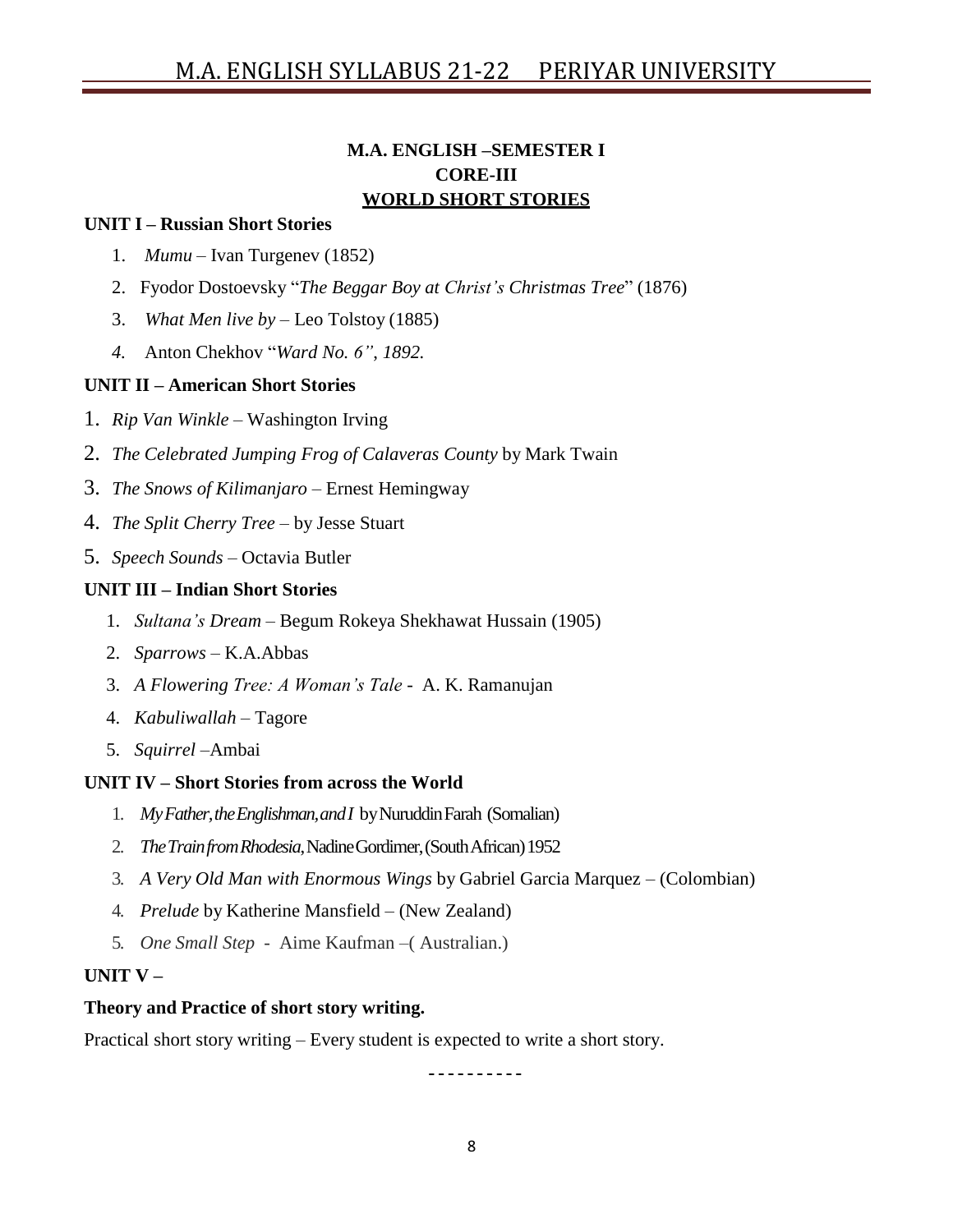## **M.A. ENGLISH -SEMESTER – I CORE IV NON- BRITISH LITERATURE**

#### **Unit – I – Detailed Poetry**

- 1. *Human Chain* Seamus Heaney (Irish)
- 2. *The Sonnets of Death*  Gabriela Mistral (Chilean)
- 3. *Encounter* Czeslaw Milosz (Polish American)

#### **Non- Detailed:**

- 1. *The Circle Game* Margaret Atwood (Canadian)
- 2. *Shadow* Wislawa Szymborska (Polish)
- 3. *I Am Not Alone* Gabriela Mistral (Chilean)

#### **Unit – II – Detailed Prose**

- 1. *In Search of Our Mother's Garden*  Alice Walker (African American)
- 2. *The Novelist as a Teacher* Chinua Achebe (Nigerian)

#### **Unit – III – Detailed Drama**

1. *Blood Wedding* – Federico Garcia Lorca (Spanish)

#### **Non- Detailed:**

1. *Facing Death* – August Strindberg (Swedish)

#### **Unit – IV - Short Stories**

- 1. *Eyes of a Blue Dog* Gabriel Garcia Marquez (colombian)
- 2. *Dead Roses* Patrick White (Australian)
- 3. *The Man from Mars*  Margaret Atwood (Canadian)

#### **Unit – V - Fiction**

- 1. *The Famished Road* Ben Okri (Nigerian)
- 2. *Eleven Minutes* Paulo Coelho (Brazilian)
- 3. *Chronicle of a Death Foretold*  Garcia Marquez (Colombian)

<u> - - - - - - - -</u>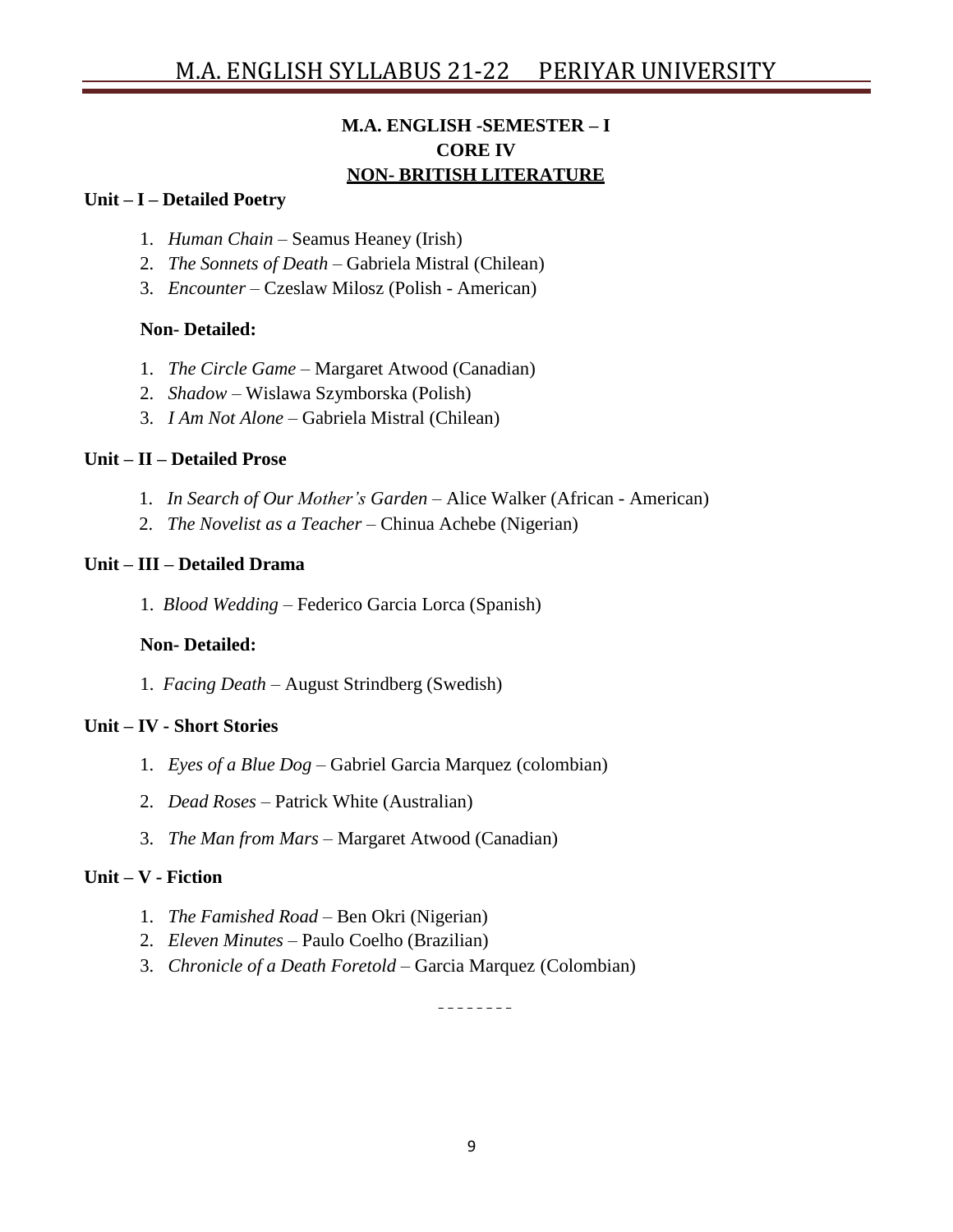## **M.A.ENGLISH- SEMESTER I**

## **ELECTIVE-I**

#### **ENGLISH FOR SPECIFIC PURPOSES**

#### **UNIT I -ACADEMIC WRITING:**

- 1. Aspects of academic writing Do's and Don'ts.
- 2. Essays and articles for journals
- 3. Theses and dissertations
- 4. Research proposals.
- 5. Literature review

#### **UNIT II - CREATIVE WRITING**

- 1. Essentials of creative writing
- 2. Short stories / Flash fiction
- 3. Script writing
- 4. Flash fiction
- 5. Poetry writing

#### **UNIT III - MEDIA WRITING**

- 1. Conventions of media writing
- 2. Reviews
- 3. Features
- 4. Columns
- 5. Feature writing

#### **UNIT IV - TECHNICAL WRITING**

- 1. Introduction to technical writing
- 2. Preparation of manuals / operational guidelines
- 3. Writing promotional material.
- 4. Medical and scientific papers
- 5. Analysis and reports.

#### **UNIT V - WRITING FOR THE NEW AGE**

- 1. Content writing
- 2. Blog writing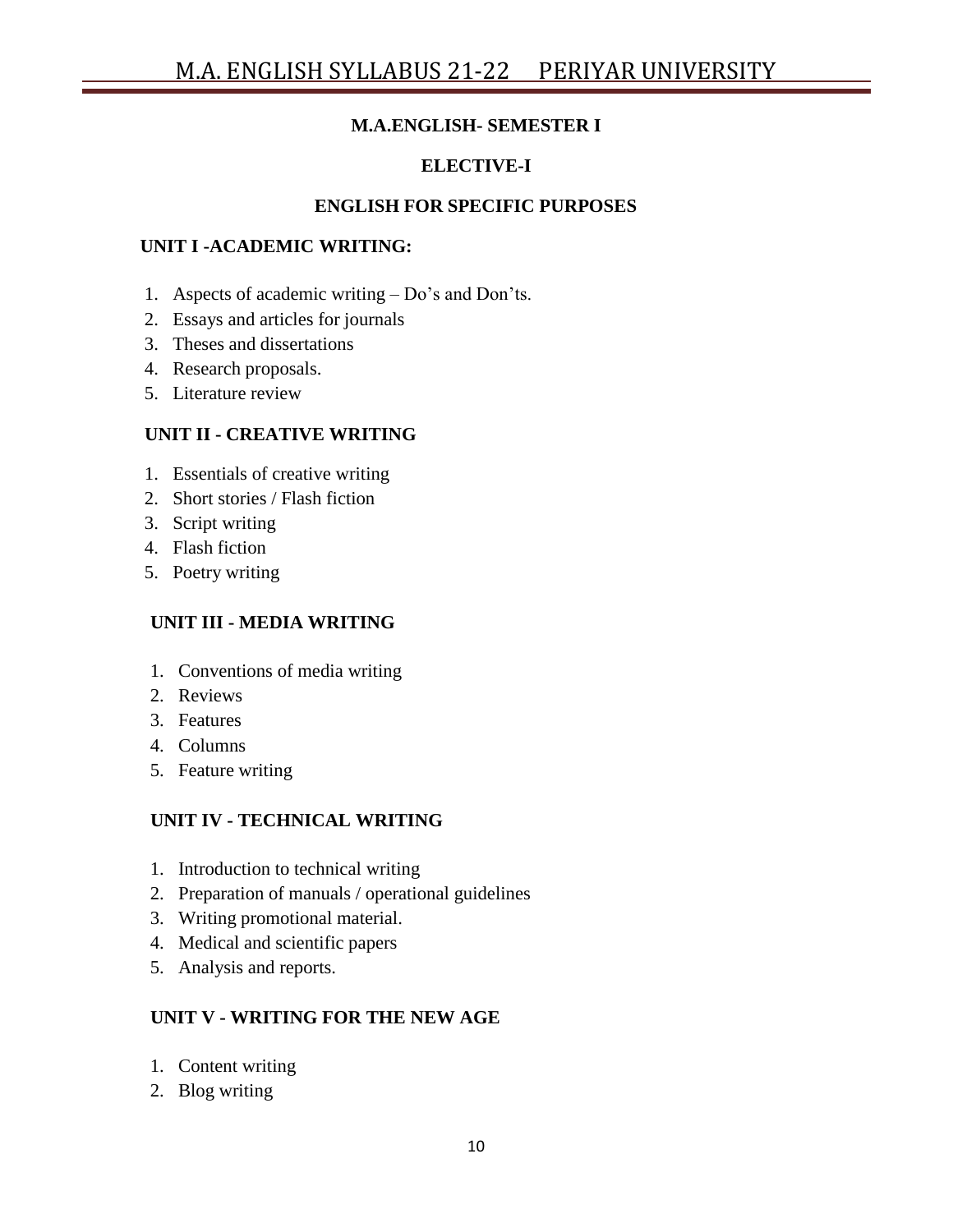- 3. Writing for social media
- 4. Writing for the web / Transcription
- 5. Translation

#### **REFERENCE BOOKS:**

### **1. Academic Writing: A Practical Guide for Students -** Stephen Bailey

Publisher: Routledge, Year: 2004

## **2. The Cambridge Introduction to Creative Writing**

Author(s): David Morley, Series: Cambridge Introductions to Literature

Publisher: Cambridge University Press, Year: 2007

**3. Writing for Journalists,** Second edition, Wynford Hicks with Sally Adams, Harriett Gilbert and Tim Holmes. Routledge . 2008.

## **4. Technical English: Writing, Reading and Speaking**

Author(s): Nell Ann Pickett. Orient Longman

## **5. Writing: A Manual for the Digital Age, Brief, 2nd Edition**

Author(s): David Blakesley, Jeffrey L. Hoogeveen ; Publisher: Wadsworth Publishing, Year: 2012

<u> - - - - - - - - - - -</u>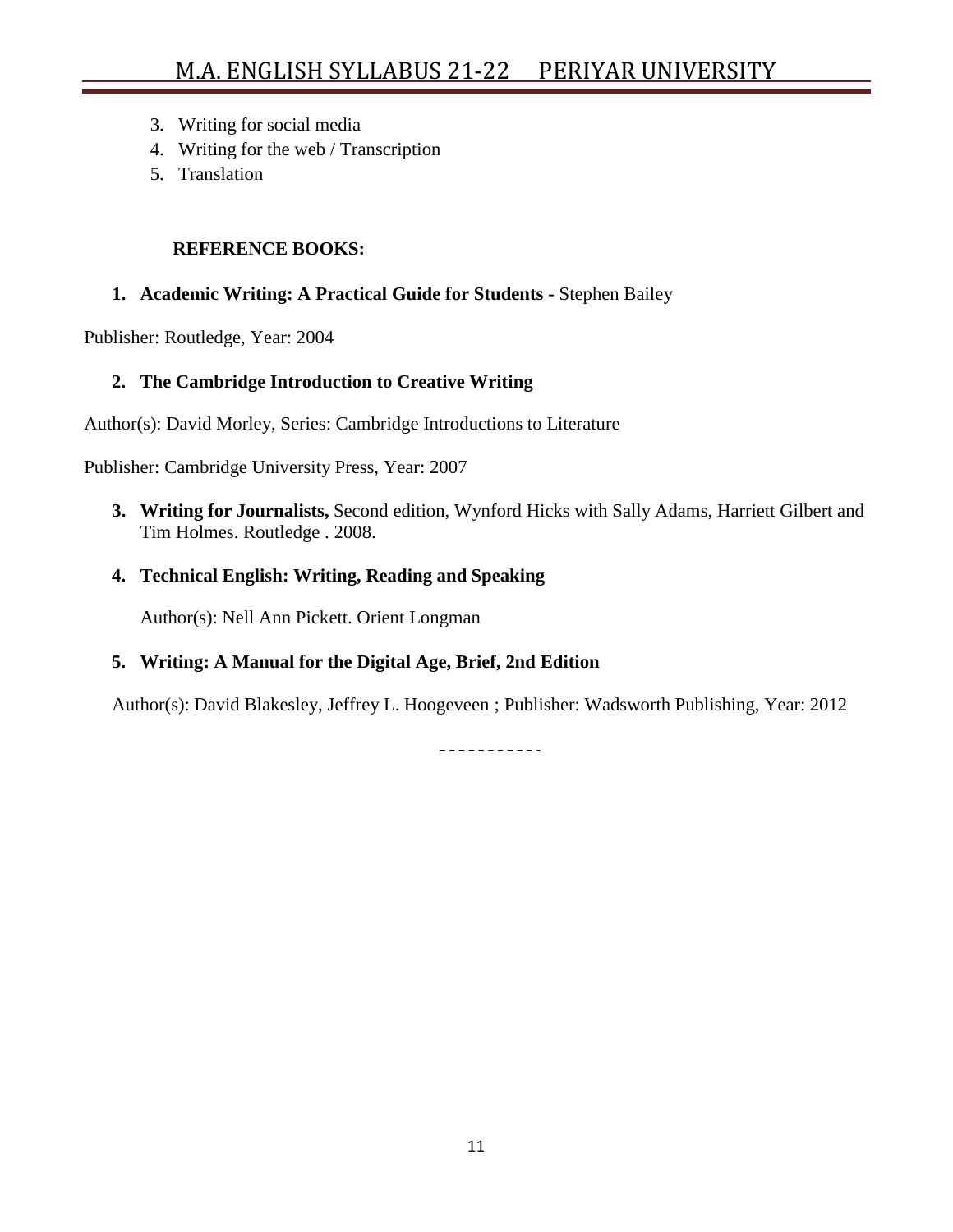## **M.A. ENGLISH- SEMESTER –II CORE-V ROMANTIC AND VICTORIAN AGE**

### **UNIT-I - DETAILED POETRY**

| Wordsworth-             | Ode on the Intimation of Immortality          |
|-------------------------|-----------------------------------------------|
| John Keats -            | Ode to a Nightingale and Ode on a Grecian Urn |
| <b>Alfred Tennyson-</b> | <i>Ulysses</i>                                |
| P.B.Shelly-             | Ode to the West Wind                          |

### **UNIT-II - NON-DETAILED POETRY**

Coleridge -*Kubla Khan*

Francis Thompson-*The Hound of Heaven*

D.G.Rossetti -*The Blessed Damozel*

#### **UNIT-III - DETAILED PROSE**

Charles Lamb –From Essays of Elia: The following essays are prescribed

*1) The South Sea House 2) Dream Children : A Reverie and 3) A Dissertation Upon a Roast Pig*

John Ruskin - *Sesame and Lilies*

**NON-DETAILED PROSE-** Coleridge -*Biographia Literaria*

Mathew Arnold-*The Study of Poetry*

#### **UNIT-IV -DRAMA**

**Detailed-** Oscar Wilde-*The Importance of Being Ernest*

**Non-Detailed-** Sheridan-*The Rivals*

#### **UNIT-V - FICTION**

Jane Austen- *Pride and Prejudice* Charles Dickens-*Great Expectations* George Eliot-*Silas Mariner* Collins -*The Moonstone*

**Reference Books :** Palgrave"s Golden Treasury Book IV and Book V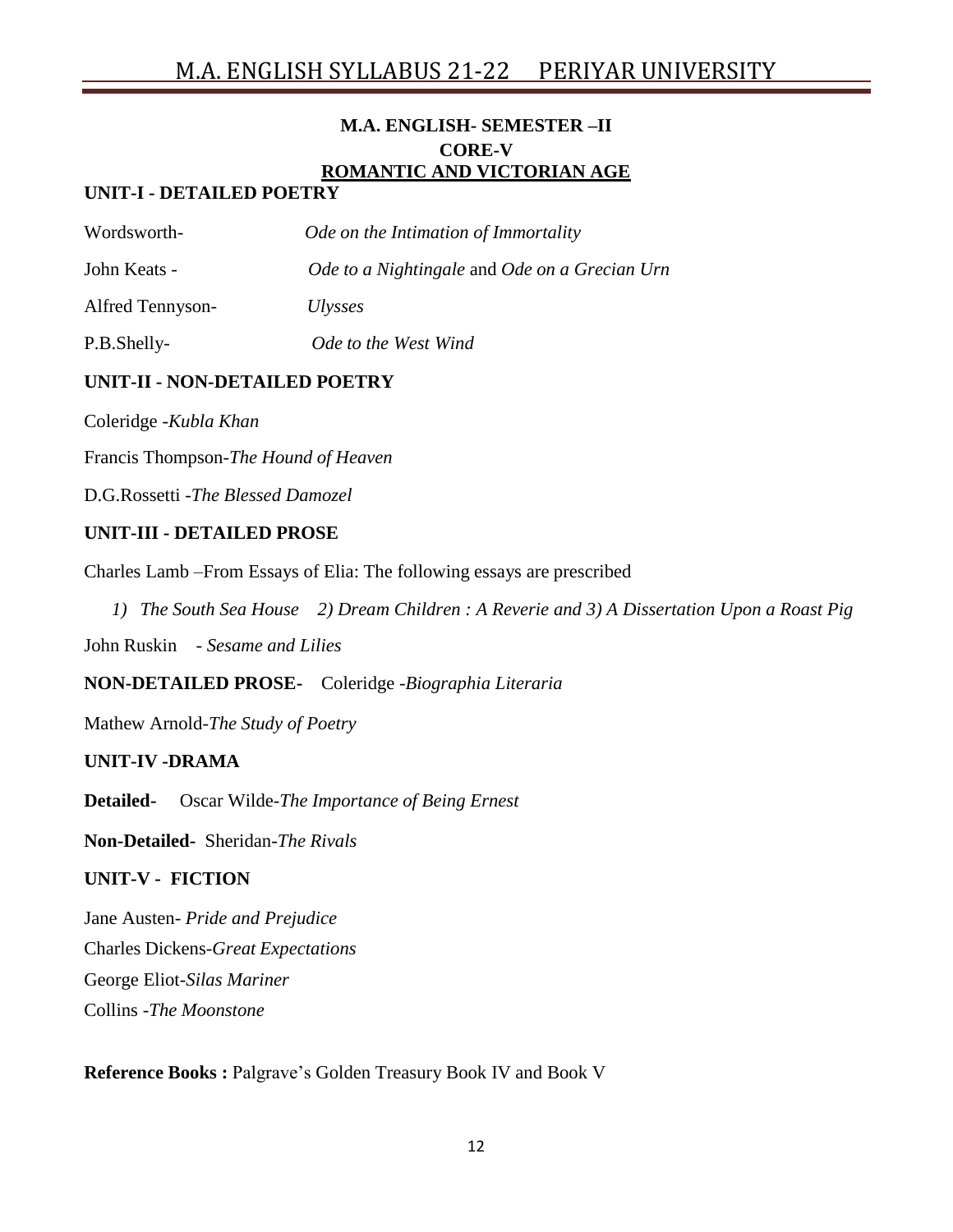#### **M.A. ENGLISH- SEMESTER –II**

#### **CORE- VI**

#### **AMERICAN LITERATURE**

#### **UNIT-I - DETAILED POETRY**

Edgar Allan Poe- *The Raven*

Emily Dickenson -1) *Because I could Not Stop for Death* 2) *I Taste a Liquor Never Brewed*

Robert Frost -1) *Mending Wall*, 2) *The Road Not Taken* 3) *Stopping by Woods on a Snowy Evening*

#### **NON-DETAILED POETRY**

Wallace Stevens- *The Emperor of Ice Cream*

Sylvia Plath-*Lady Lazarus*

**UNIT-II - DETAILED DRAMA-** O"Neill- *The Emperor Jones*

#### **NON-DETAILED DRAMA**

Tennessee Williams-*A Street Car Named Desire*

Arthur Miller- *Death of a Salesman*

#### **UNIT-III - PROSE-DETAILED STUDY**

Emerson- *The American Scholar*

Poe- *The philosophy of Composition*

#### **NON-DETAILED-** Henry James –*The Art of Fiction*

#### **UNIT-IV-FICTION**

Hawthorne- *The Scarlet Letter*

Ernest Hemingway-*A Farewell to Arms*

Mark Twain-*Huckleberry Finn*

**UNIT-V CRITICISM-** Lionel Trilling -*Sense of the Past*

Cleanth Brooks : *Irony as a Principle of Structure*

**REFERENCE BOOKS**: Collected poems of Emily Dickenson and Robert Frost

Modern American Drama 1945-2000 by C.W.E Bigsby

13

**---------**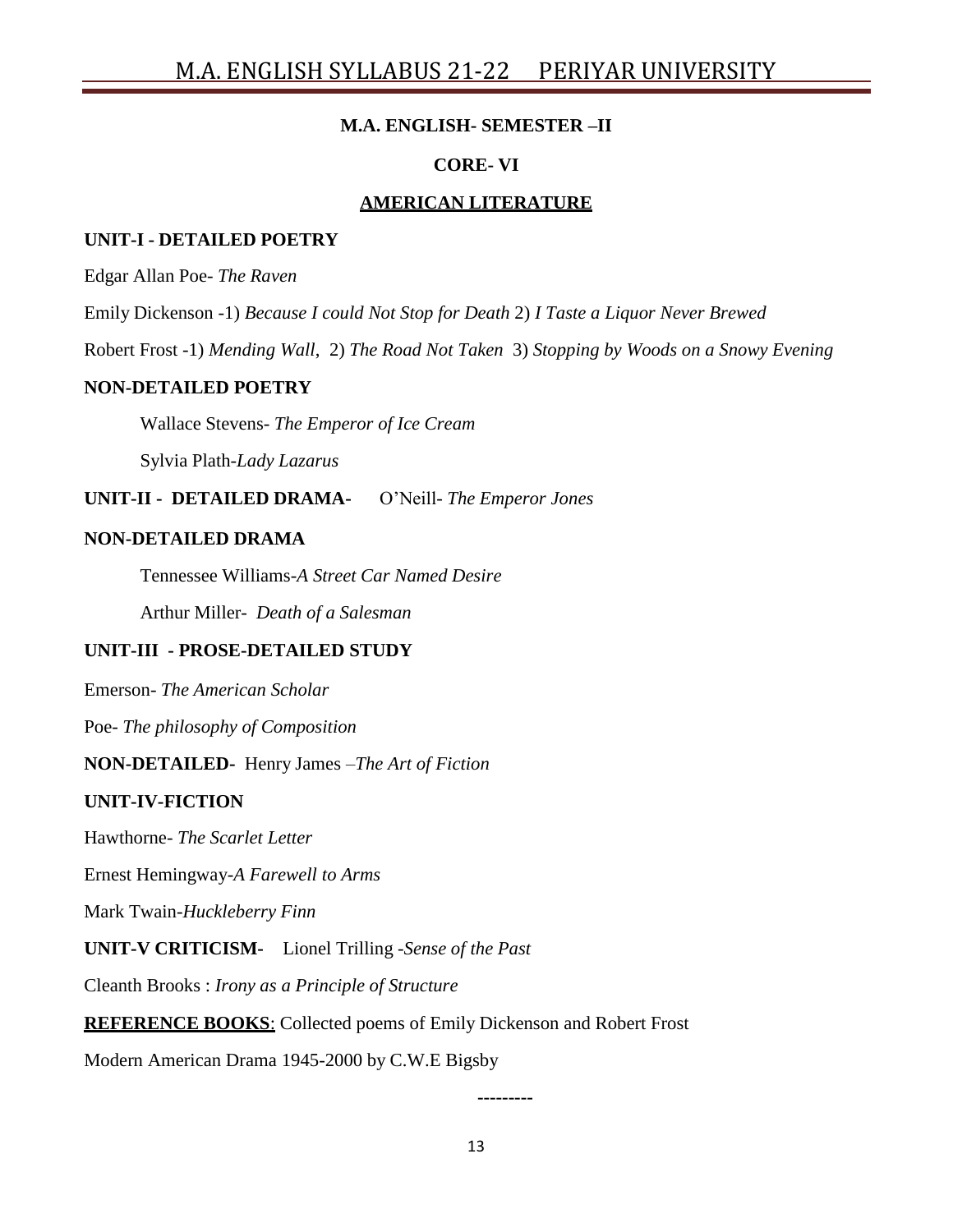## **M.A. ENGLISH - SEMESTER - II CORE - VII LANGUAGE AND LINGUISTICS**

#### **Unit-I: Language History and the Process of Language Change**

The Origins of Language

Development of Gesture, Sign, Words, Sounds, Speech and Writing

Core Features of Human Language, Animals and Human Language

#### **Unit-II: Nature of Language**

Pure Vowels, Diphthongs and Consonants

Language Varieties: Dialects, Idiolect, Pidgin and Creole

Language and Gender, Language and Disadvantage

#### **Unit-III: Linguistic Form**

Morphology, Grammar, Syntax

Saussurean Dichotomies: Synchronic and Diachronic Linguistics

Semantics, Pragmatics

#### **Unit-IV: Branches of Linguistics**

Structural Linguistics, Sociolinguistics, Psycholinguistics, Neurolinguistics, Applied Linguistics

#### **Unit-V: Applied Linguistics**

Stylistics and Discourse Analysis: Relationship between Language and Literature, Style and Function, Poetic Discourse, Narrative Discourse and Dramatic Discourse

#### **Books for Reference:**

Aitchison, J. *Linguistics: An Introduction*. London: Hodder & Stoughton, 1995. Atkinson,M., Kilby,D. & Rocca,I. *Foundations of General Linguistics*. London: George Allen & Unwin, 1982. Balasubramanian.T.*A Textbook of English Phonetics for Indian Students* Macmillan India Ltd. Ramamurthi, Lalitha. *A History of English Language and Linguistics and Elements of Phonetics* Macmillan India Limited Radford, A.et al. *Linguistics: An Introduction.* UK: Cambridge University Press,1999. Wardhaugh, R. *An Introduction to Sociolinguistics*. Massachusetts: Blackwell, 1986.

Yule, G. *The Study of Language*. 4thedn. Cambridge: CUP, 2014.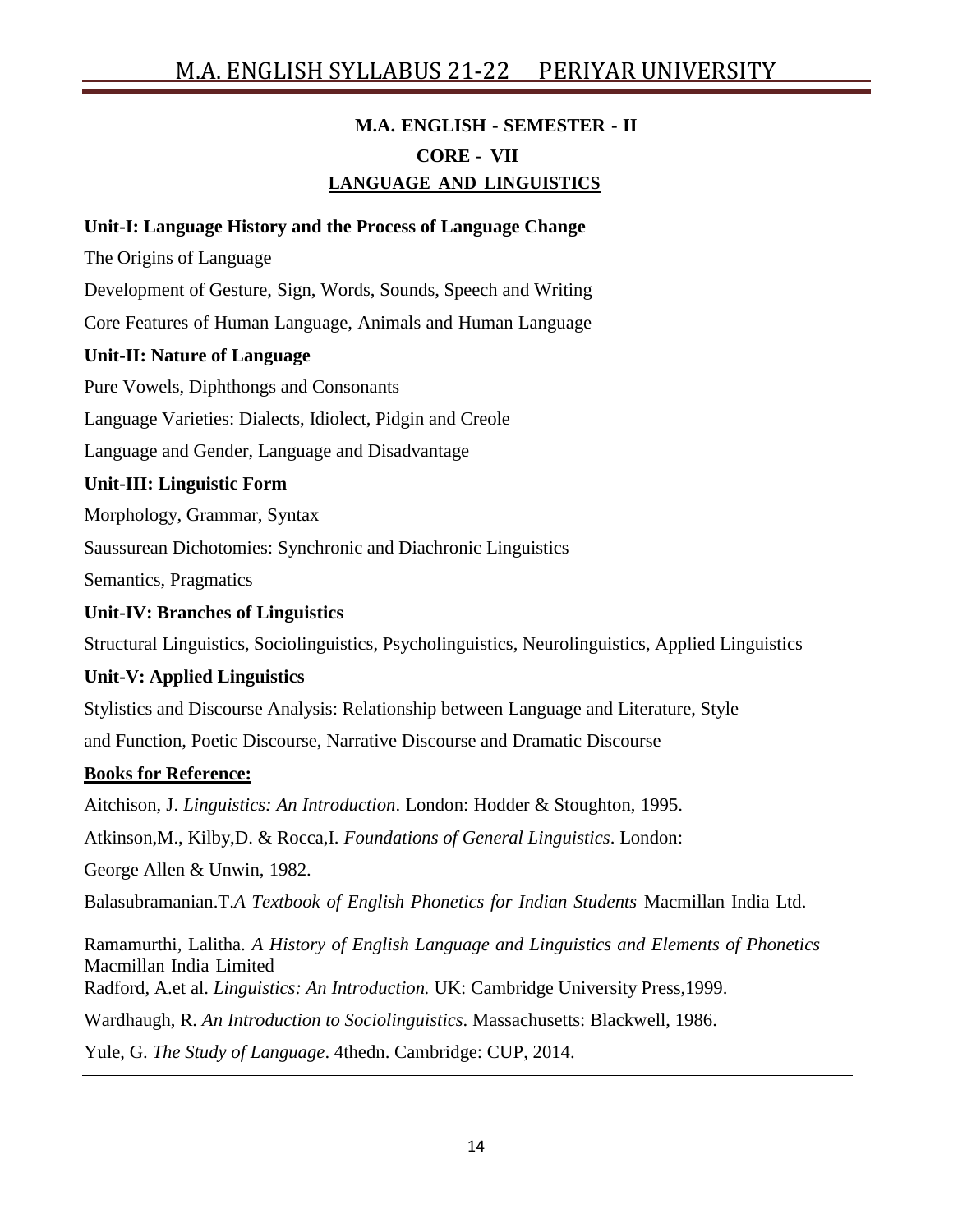# **M.A. ENGLISH - SEMESTER - II**

#### **ELECTIVE – II**

#### **WOMEN'S WRITING**

#### **UNIT –I**

#### **POETRY – Detailed**

- 1. *The Cry of the Children* Elizabeth Browning
- 2. *Goblin Market*  Christina Rossetti
- 3. *Still I Rise* Maya Angelou

#### **POETRY – Non-detailed**

- 1. *Mirror* Sylvia Plath
- 2. *The Indian Gipsy* Sarojini Naidu
- 3. "*I am in another country'* from *Grandmother;s Garden –* Meena Alexander

## **UNIT – II**

#### **PROSE- Detailed**

*A Vindication Of The Rights Of Women* – Mary Woolstonecraft

#### **PROSE – Non-detailed**

*What White Publishers Won't Print* – Zora Neale Hurston

### **UNIT – III**

#### **DRAMA – Detailed**

*Spreading the News* – Lady Gregory

#### **DRAMA – Non-detailed**

*A Number* – Caryl Churchill

## **UNIT IV**

## **NOVEL**

*Middlemarch* - George Eliot

#### **UNIT V**

#### **SHORT FICTION**

*The Queen of Jhansi* – Mahashweta Devi

 $- - - - - - - -$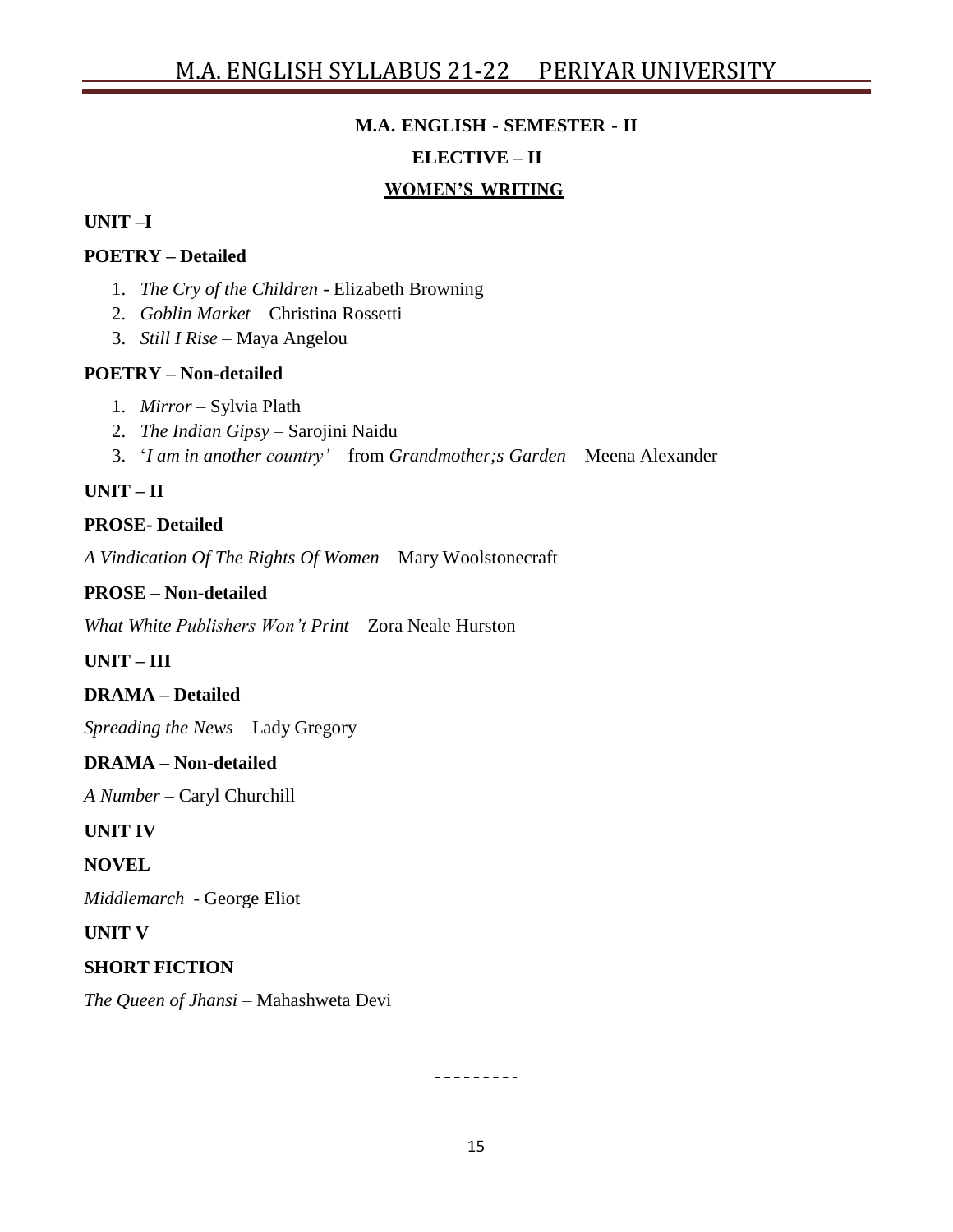## **M.A. ENGLISH - SEMESTER II EDC ENGLISH FOR COMPETITIVE EXAMINATIONS**

## **UNIT-I**

Basics of English- Units of Grammar-Sentence Types/Pattern-Clause Types-Clause Structure- Phrases

#### **UNIT-II**

Errors and How to Avoid Them

Spotting Errors

#### **UNIT- III**

Sentence Completion

Reconstructing Passages

#### **UNIT-IV**

Spellings

Vocabulary

**UNIT-V**

Reading Comprehension

Letter Writing

Report Writing

#### **References**

Bhatnagar.R.P. *Enlgish for Competitive Examination.* 3 rd Edn.Macmillan, New Delhi.

Gupta.S.C. *General English for all Competitive Examination.* Arihant Publishers

Wood.F.T. *A Remedial English Grammar For Foreign Students.* Macmillan. New Delhi

16

**-----------------------**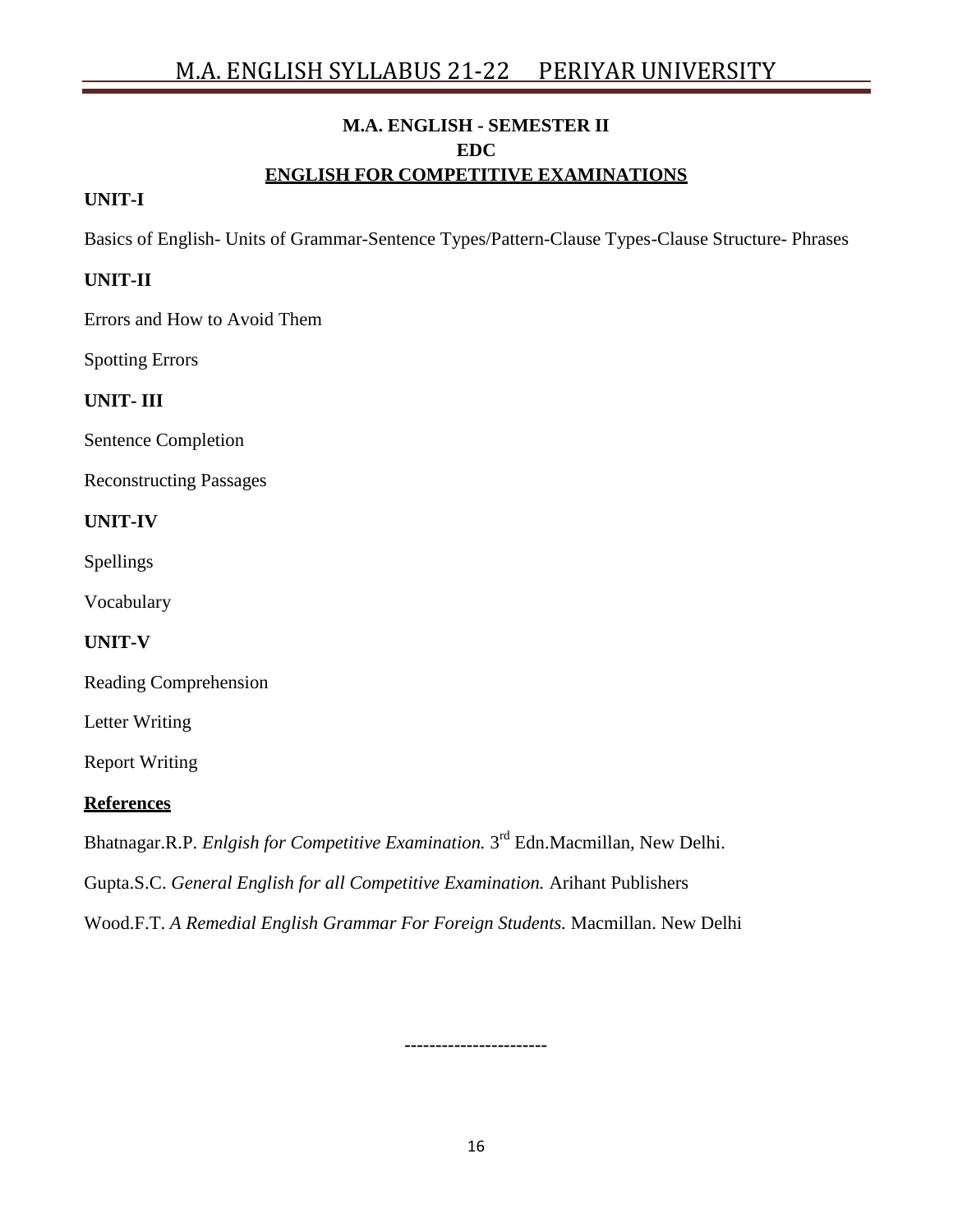## **M.A. ENGLISH - SEMESTER III**

## **CORE VIII**

## **RESEARCH METHODOLOGY**

### **Unit I**

Definition of Research – Types of Research – Literary and Scientific Research – Philosophy of Research, Preliminary Study, Choosing a Viable Topic, Primary and Secondary Sources

## **Unit II**

The Modern Academic Library, Research Sources: Printed and Electronic Including Web Sources, Digital Library Sources, Identifying the Right Sources, Compiling Working Bibliography. Evaluating the Sources

## **Unit III**

Taking Notes and Collecting Materials

Thesis Statement, Working Outline, Preparing Samples,

Writing Drafts – Revising the Outline and Drafts

The Introduction and the Conclusion – the Main Chapters: Clarity, Unity,

Coherence, Emphasis, Interest, Point of view

## **Unit IV**

The Format of the Thesis, Preparing the Final Outline and Final Draft–

Organizing Principles and Methods of Development, Plagiarism,

Converting the Working Bibliography to List of Works-Cited, Abbreviations,

Proof Reading

## **Unit V**

Language and Style of Thesis Writing: General principles – Kinds and

Suitability of Style, Style Sheet Conventions, Documentation: Parenthetical

Documentation, Foot Notes, End Notes

The Mechanics of Writing: Spelling, Punctuation, Quotations, etc.

## **Books for Reference:**

Gibaldi, Joseph. *MLA Handbook for Writers of Research Papers*. 7th Edition, 2009. Moore, Robert H. *Effective Writing*. New York: Holt, Rinehart and Winston, 1965.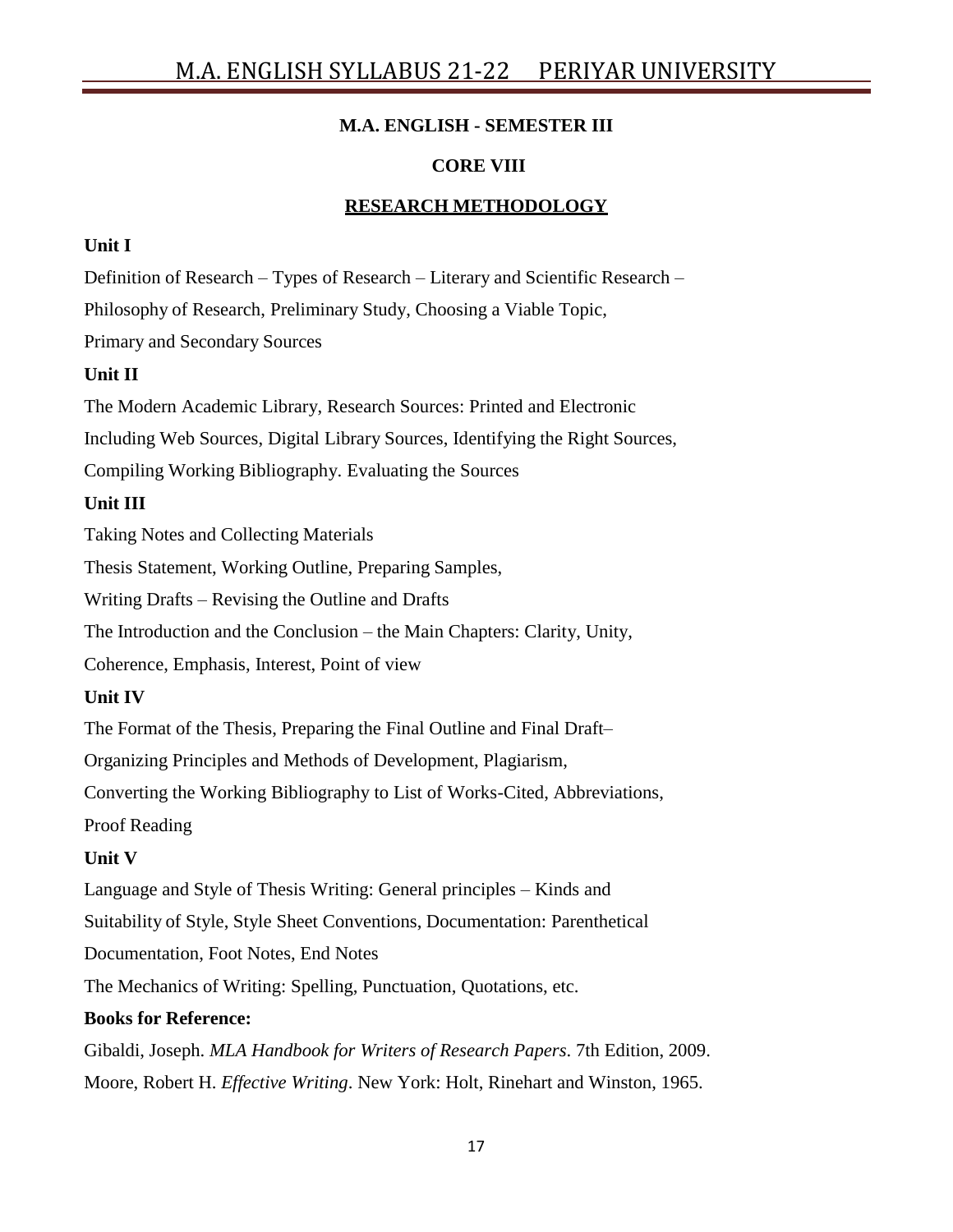## **M.A. ENGLISH - SEMESTER-III CORE IX 20TH CENTURY LITERATURE**

#### **UNIT – I - POETRY**

#### **Detailed poetry**

*Sailing to Byzantium* - W.B.Yeats

*The Wreck of the Deutschland* – G.M.Hopkins

#### **Non- detailed poetry**

*If* - Rudyard Kipling

*Missing* - W.H.Auden

*On the Move* - Thom Gunn

*Hawk Roosting* - Ted Hughes

*Leisure* – W.H.Davies

#### **UNIT – II -PROSE**

*Politics and the English Language* – George Orwell

*Two Cultures* – C.P.Snow

## **UNIT –III - DRAMA**

*The Apple Cart* - Bernard Shaw

*Rosencrantz and Guildenstern are dead* - Tom Stoppard

#### **UNIT – IV - SHORT STORY**

*The Jungle Book* - Rudyard Kipling

*Strange Jest from Three Blind Mice and other Stories* - Agatha Christie

#### **UNIT- V - NOVEL**

Richard Adams – *Watership Down*

Aldous Huxley - *Brave New World.*

**----------**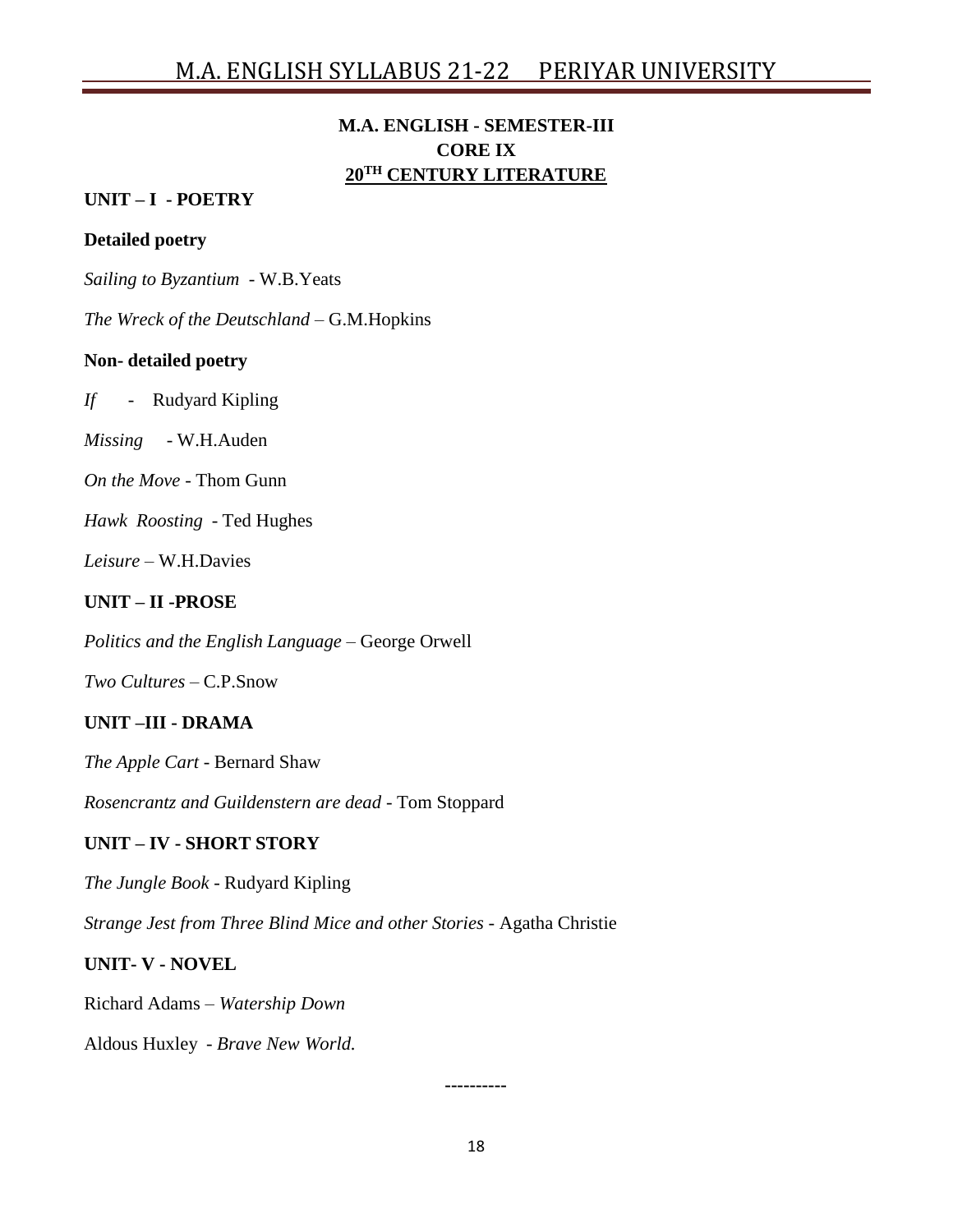#### **M.A. ENGLISH - SEMESTER-III**

## **CORE-X**

#### **LITERARY THEORY AND CRITICISM**

#### **UNIT I**

#### **LITERARY CRITICISM : TERMS TO KNOW.**

**The students are expected to know the short definition of the following terms :**

- 1. Critical Theory
- 2. Catharsis
- 3. Deconstruction
- 4. Diffe'rance
- 5. Discourse
- 6. Hamartia
- 7. Feminism
- 8. Formalism
- 9. Hermeneutics
- 10. Intertextuality
- 11. Logocentrism
- 12. Marxism
- 13. New Historicism
- 14. Post Colonialism
- 15. Post Modernism
- 16. Post Structuralism
- 17. Queer
- 18. Structuralism
- 19. Subaltern
- 20. Symbolism
- 21. Transnationalism

#### **UNIT II- LITERARY CRITICISM : NAMES TO KNOW**

#### **The students are expected to know in brief the following authors.**

- 1. Bakhtin
- 2. Jean Baudrillard
- 3. Homi Bhaba
- 4. Harold Bloom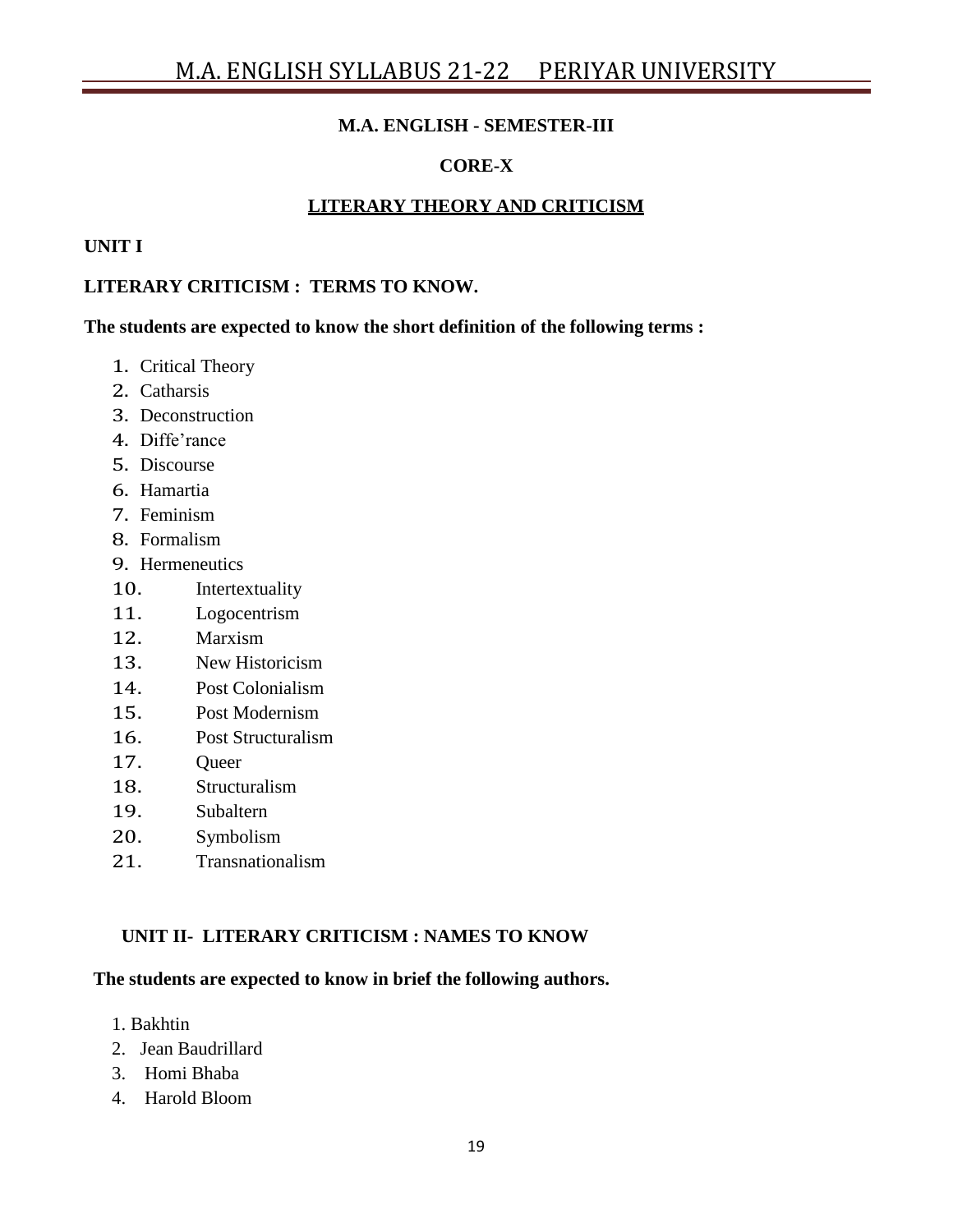- 5. Cleanth Brooks
- 6. Paul de Man
- 7. Jacques Derrida
- 8. T.S.Eliot
- 9. Michael Foucault
- 10. Sigmund Freud
- 11. Wolfgang Iser
- 12. Roman Jakobson
- 13. Julia Kristeva
- 14. Jacques Lacan
- 15. Claude Levi Strauss
- 16. Georg Wilheim Hegel
- 17. Martin Heidegger
- 18. Fredrich Nietzsche
- 19. I.A.Richards
- 20. Edward Said
- 21. Ferdinand Saussure
- 22. Gayatri Spivak
- 23. George Lukacs
- 24. Northrop Frye
- 25. F.R.Leavis

## **UNIT III - TRADITIONAL CRITICISM**

Aristotle – **From 'Poetics' – Part II - A theory of the origins of poetic art.**

Dr.Johnson – **Preface to Shakespeare**.

## **UNIT IV - NEW CRITICISM**

## Wimsatt. W.K. – **The Intentional Fallacy**

I.A.Richards **– 'Sense and Feeling'** from "Practical Criticism"

## **UNIT V - THE INDIAN CRITICAL TRADITION**

Tolkappiyam - Vannam and Vanappu – Couplets 1460 -1491 – *Cheyyul Iyal – Poruladhigaram*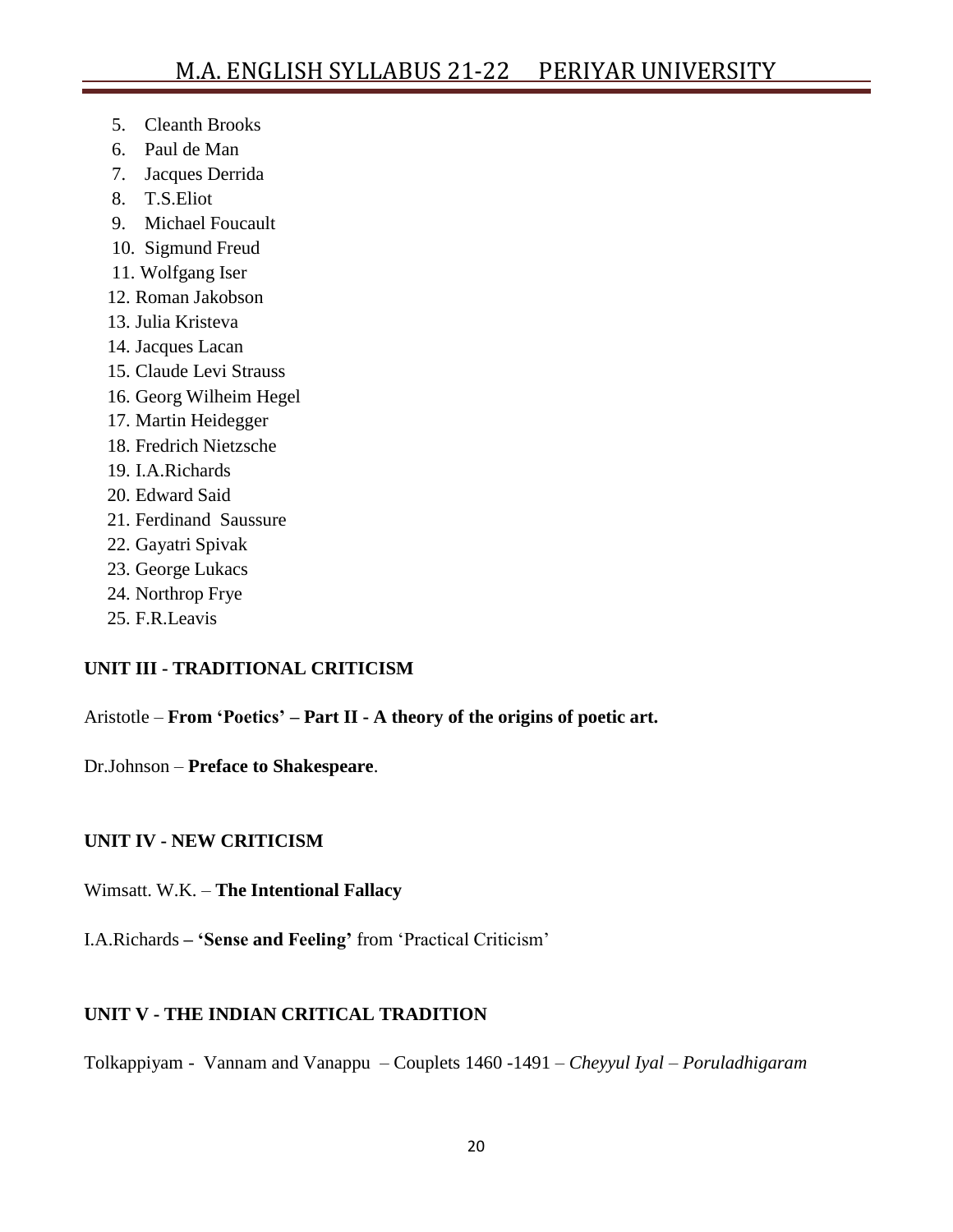Basics of *Bhava* and *Rasa.*

#### **TEXTS FOR STUDY :**

*Key terms in literary theory* – Mary Klages – Bloomsbury Academic

Aristotle's *Poetics -* Translated and with a commentary by George Whalley

*The English Critical Tradition* – An Anthology of English Literary Criticism – Volume I – Ed. by S.Ramaswami & V.S.Seturaman

*Practical Criticism - A Study of literary judgment* - I. A. RICHARDS - Kegan Paul, Trench, Trubner & Co. Ltd.

*A Students' Handbook Of Indian Aesthetics* – Neerja Gupta – Cambridge Scholars Publishing.

*Tolkappiyam* In English – Dr. V.Murugan – Institute of Asian Studies – Chennai.

*Contemporary Literary Theory: A Student's Companion.*N.Krishnaswamy.et.al. Trinity Press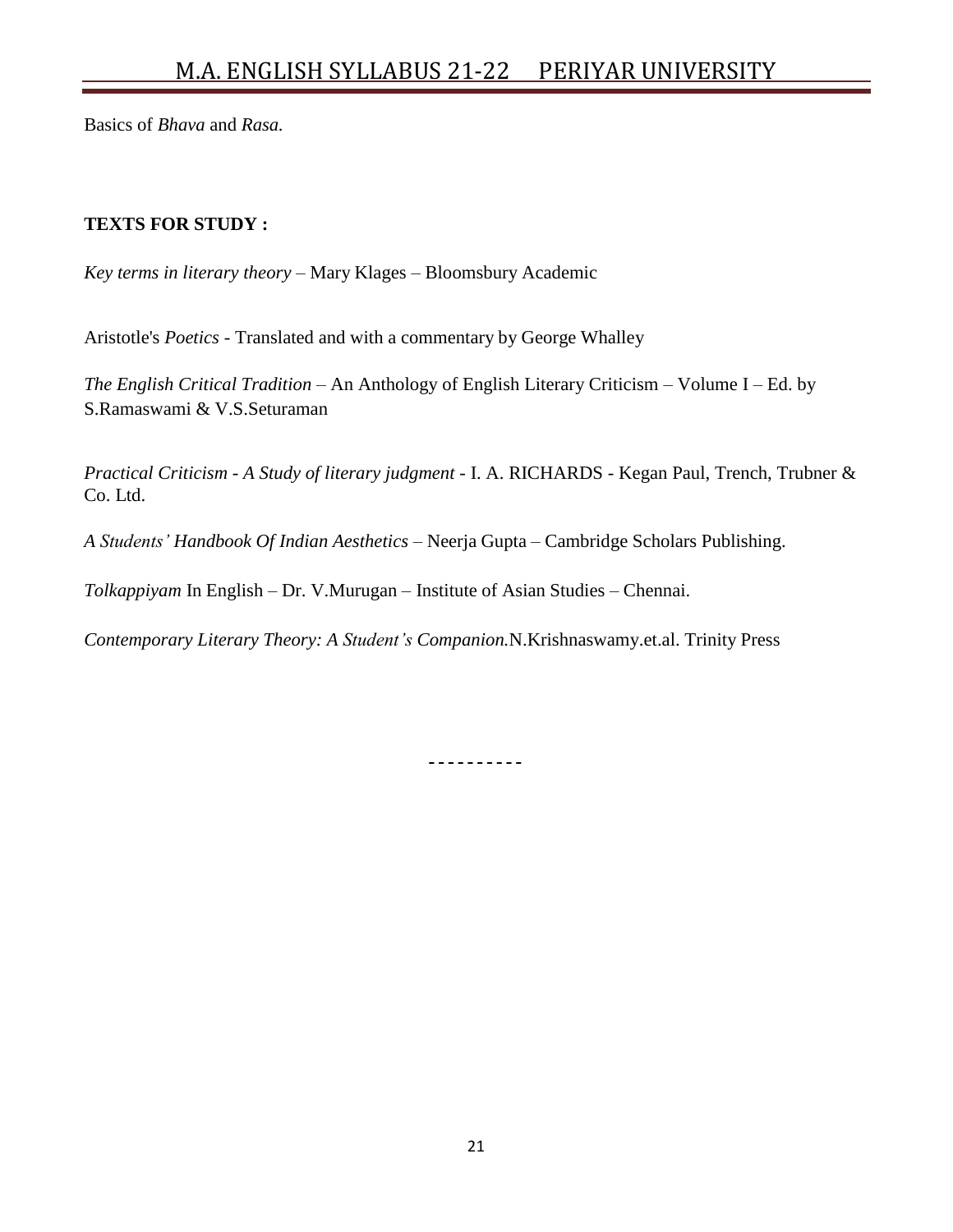## **M.A. ENGLISH - SEMESTER-III**

## **CORE XI**

## **FOURTH WORLD LITERATURE**

#### **Unit - I**

- *1)* Carol Ann Duffy- *Warming Her Pearls.*
- 2) Judith Wright- *Country Town*.
- *3)* TaslimaNasrin- *Things Cheaply Had.*
- *4)* Kamala Das- *An Introduction.*
- 5) Henry Kendall- *The Last of His Tribe*.
- *6)* L.S Rokade- *To Be or Not To Be.*
- 7) Margaret Atwood- *This is a Photograph of Me*.
- *8)* Meena Alexander- *House of a Thousand Doors.*
- *9)* ImitazDharkar- *Purdah (1)*

## **Unit II- Prose**

*1)*Simon de Beauvoir- *Introduction to Second Sex.*

*2)* Gayatri Chakravarti- *Can the Subaltern Speak?*

## **Unit III- Drama**

- *1)* Mahesh Dattani- *Seven Steps Around the Fire.*
- *2)* CarlylChurchil and David Lan- *Mouthful of Birds.*

## **Unit IV- Fiction**

- *1)* Narayan- *Kocharethi*
- *2)* Revathy.A- *The Truth about Me*(A Hijra Life Story)

## **Unit V- Short Story**

- 1) Mahasweta Devi*- Rudali*.
- *2)* Anita Desai- *The Domestic Maid.*
- *3)* Alice Munro"s- *Boys and Girls.*

## **Books for Reference:**

1) *Shifting Perceptions- An Anthology of Women's Writing*, Ed S. Annapoorni and V. BharathiHarishankar,mainspring Publishers

2) *American and Post ColonialLiterature:An Anthology* ed. Kamala.K, Shyamala C.G, SilpaAnand,mainspring Publishers.

3) *Literary Vistas- An Anthology of Prose and Poetry*,ed, Ashok Chaskar,ChetanDeshmane, BharatiKhairnar, Orient Blackswan.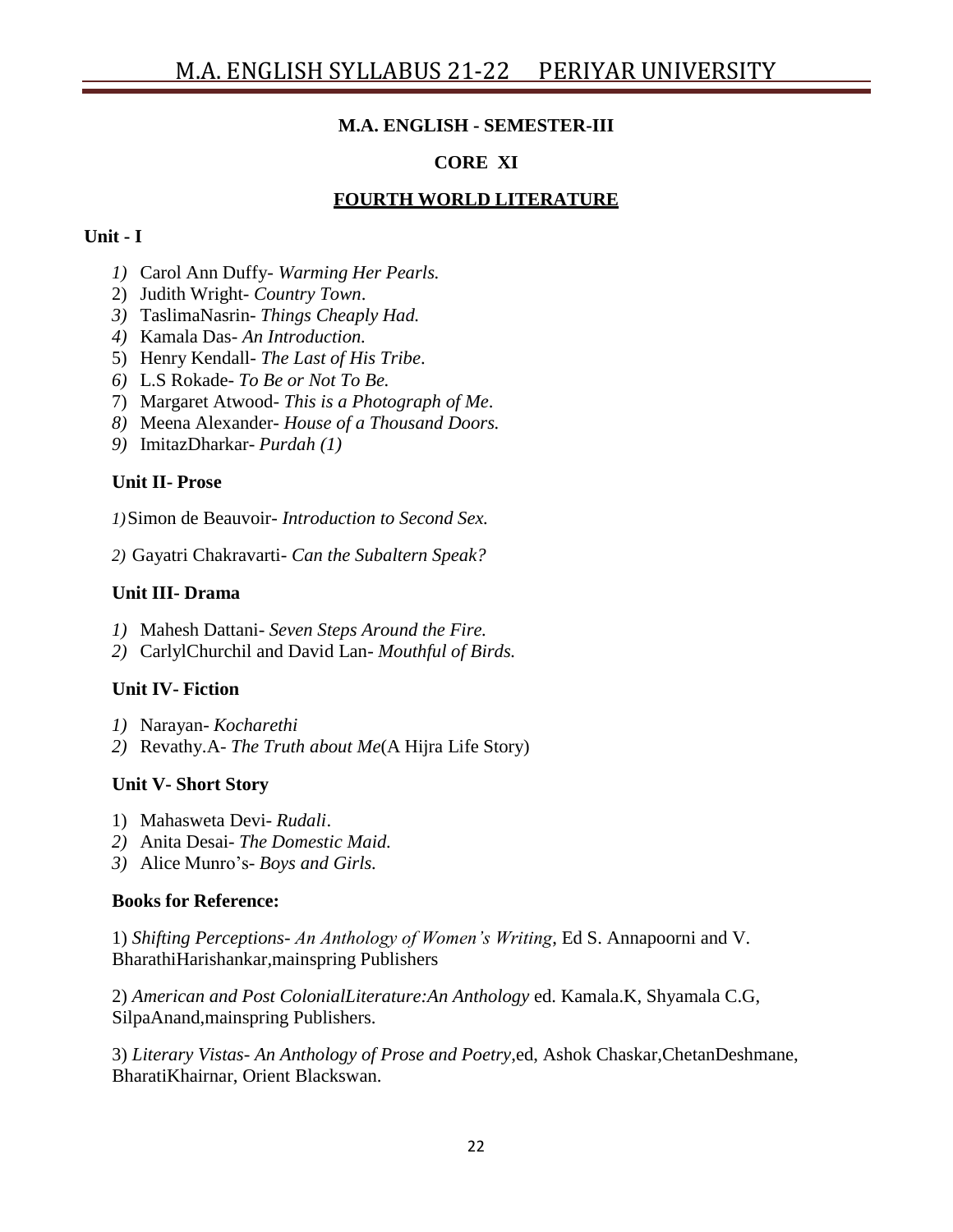### **M.A. ENGLISH - SEMESTER III**

### **ELECTIVE III**

## **COMPARATIVE LITERATURE AND TRANSLATION**

#### **UNIT-I**

Nature of the term Comparative Literature, Definition and Scope; National Literature;

## **UNIT-II**

Influence and Reception Studies; Literary Genres- Literary Genres-Weisstein"s Approach to Genre Studies ; Influence and Motivation-Period, Age, Epoch, School and Movement ; Reception Studies-Epoch, Period, Generation, Movement .

### **UNIT-III**

History of Comparative Literature; French, German, Russian and Tel Aviv Schools; Comparative Literature in India: from Tagore to the present.

#### **UNIT-IV**

Translation in Comparative Literature context: History and Politics of Translation: A Theory of Translation: Problems and promises of Translation in Multilingual Situations.

#### **UNIT-V**

Interdisciplinary and intermediality: Literature and other Arts : Texts Across medium: Literary Studies and other Disciplines.

#### **References**

- 1. Bassnett, Susan. *Comparative Literature: A Critical Introduction.*Oxford:Blackwell,1993.
- 2. Bose, Buddadeva. *Comparative Literature in India.* JJCL (19969:1-10)
- 3. Damrosch David, Natalia Melas et.al: *The Princeton Sourcebook in CL.* Princeton
- *4.* Das, Sisirkumar. *Comparative Literature in India: A Historical Perception.*
- *5.* Weisstein, Ulrich. *Bloomington. Indiana UP.1973.*
- 6. Bassnett, Susan. *Translation Studies.*4 th edn.Routledge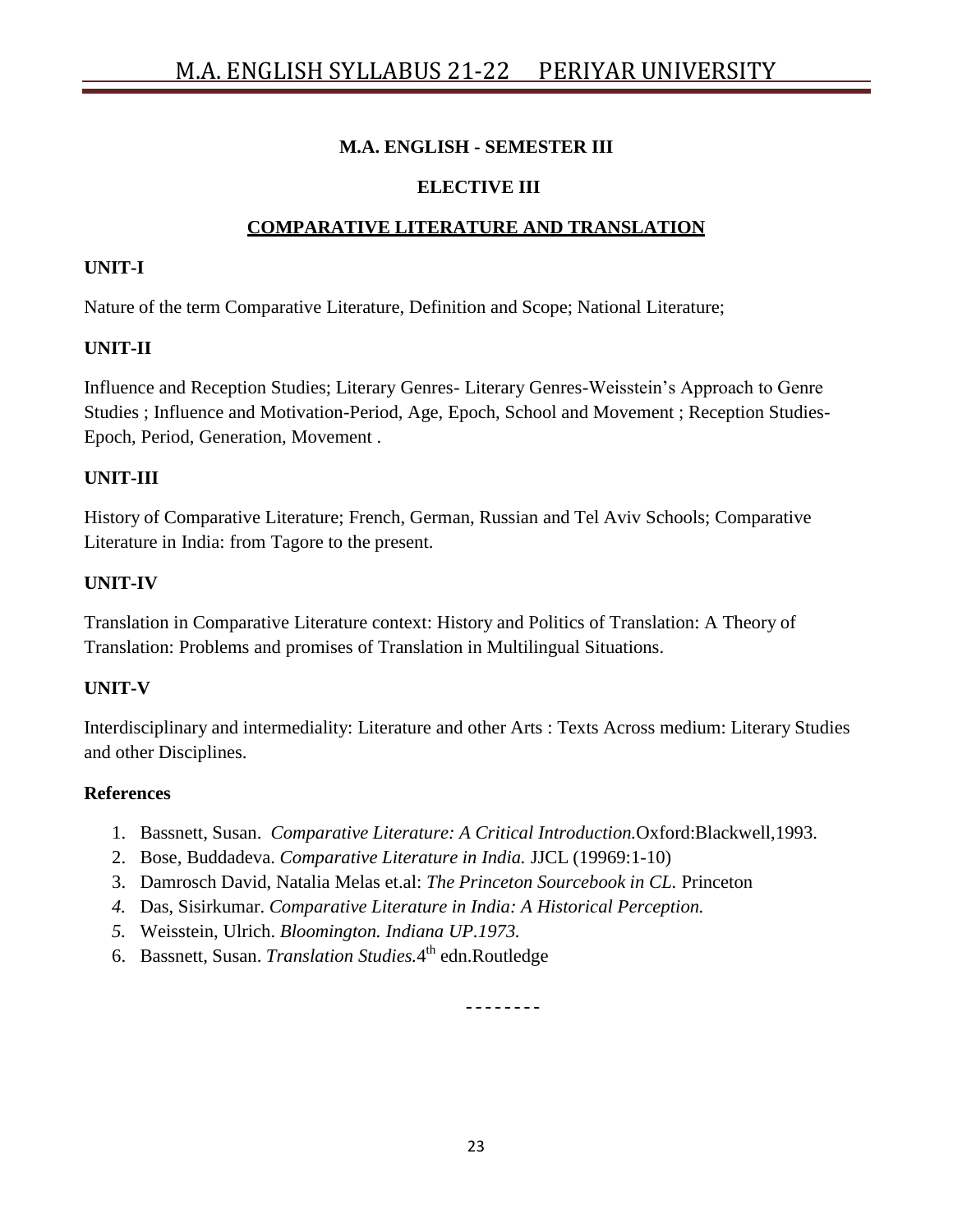## **M.A. ENGLISH -SEMESTER IV CORE XII ENGLISH LANGUAGE TEACHING AND ICT**

- **UNIT-I-** Learning Theories: Acquisition vs. learning; language, mind and society; empirical (SR) theories of learning; cognitive theories; implications for language teaching; second/foreign language learning; identity and contrastive hypothesis in learning a second language; input hypothesis.
- **UNIT II-** A Brief History of Language Teaching , Methods: Approach, method and technique; Grammar-Translation method; Direct method; The Oral Approach and Situation Language Teaching; The Audio Lingual Method ; The Silent Way
- **Unit III -** Multiple Intelligence Theories; Neurolinguistic Programming ; Teaching of Four skills; Community Language Learning; Communicative Language Teaching ; The Natural Approach ;Suggestopedia ; Whole Language
- **Unit IV –** Teaching Grammar, Teaching Vocabulary, Teaching Pronunciation, and Teaching Language skills.
- **Unit V -** Basic Concept of ICT in Education, ; Hardware Basics, Input and Output Devices ; software ; Types of Network; ICT in Everyday Life **REFERENCE:**
- 1. Holiday A. 1994. *Appropriate Methodology*. Cambridge: Cambridge University Press.
- *2.* Jack C. Richards and Theodore S. Rogers. 2006. *Approaches and Methods in Language Teaching;* Second Edition, Cambridge: Cambridge University Press.
- 3. Jeremy Harmer, *The Practice of English Language Teaching,* Pearson Longman, 4 th edn.
- 4. Krishnaswamy N. & Lalitha Krishnaswamy. 2007. *The Story of English in India*. New Delhi: Foundation Books.
- 5. Celebic, Gorana & Dario llija Rendulic. 2011. *Basic Concepts of Information and Communication Technology*. Zagreb: Open Society for Ideo Exchange (ODRAZI).

-----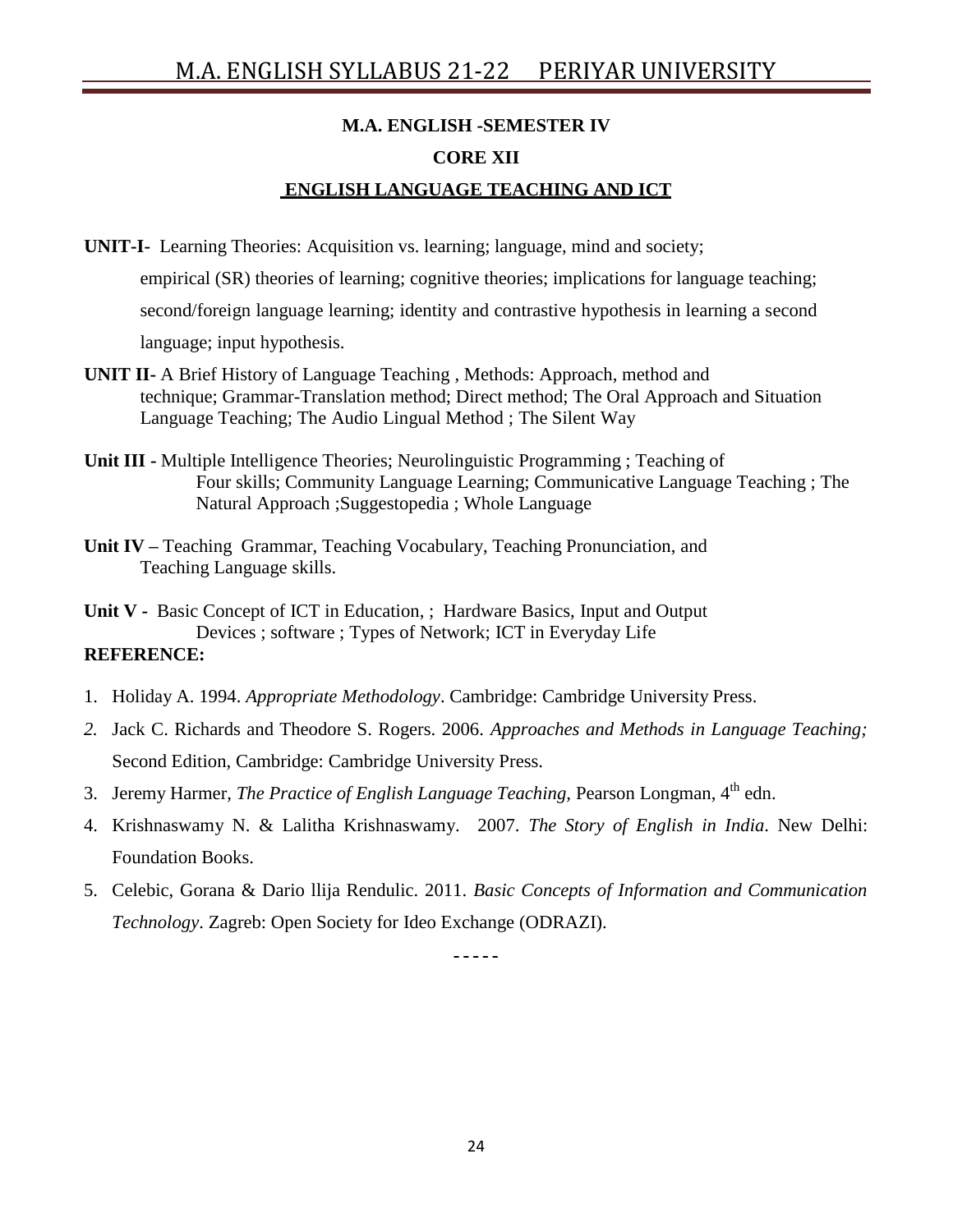## **M.A. ENGLISH - SEMESTER-IV CORE -XIII INDIAN WRITING IN ENGLISH**

#### **Unit I-Poetry**

Kalidasa- *The Meghaduta or The Cloud Messenger* –Part I and II

Translated by Colin John Hilcombe

#### **Unit II-Poetry**

1)Aurobindo- *Thought the Paraclete*

2)Sarojini Naidu- *The Soul's Prayer*

3)Rabindranath Tagore- *Upagupta*

4)Nissim Ezekiel- *Background , Casually.*

5)Ranjit Hosekote*- Madman*

6)C.P.Surendran-*At the Family Court*

7)SyedAmaruddin- *Don't Call me Indo-Anglian*

#### **Unit III- Prose**

- *1)*Tagore- *Voice of Humanity*
- *2)* Sri Aurobindo- *The Power of the Mind*
- 3) Nani A. Palkhivala-*Human Rights and Legal Responsibilities*.
- *4)* ShashiTharoor- *Freedom of the Press*
- *5)* Sudha Murthy- *BahutKuchHota Hai*
- *6)* J. Krishnamurthy- *What are we trying to do?*

#### **Unit IV- Drama**

- *1)*Manjula Padmanabhan- *Harvest*
- *2)* Mahesh Dattani- *Bravely Fought the Queen*

#### **Unit V- Fiction**

- *1)*K.R Meera- *Hangwoman*
- *2)*Anand Neelakantan- *The Rise of Sivagami*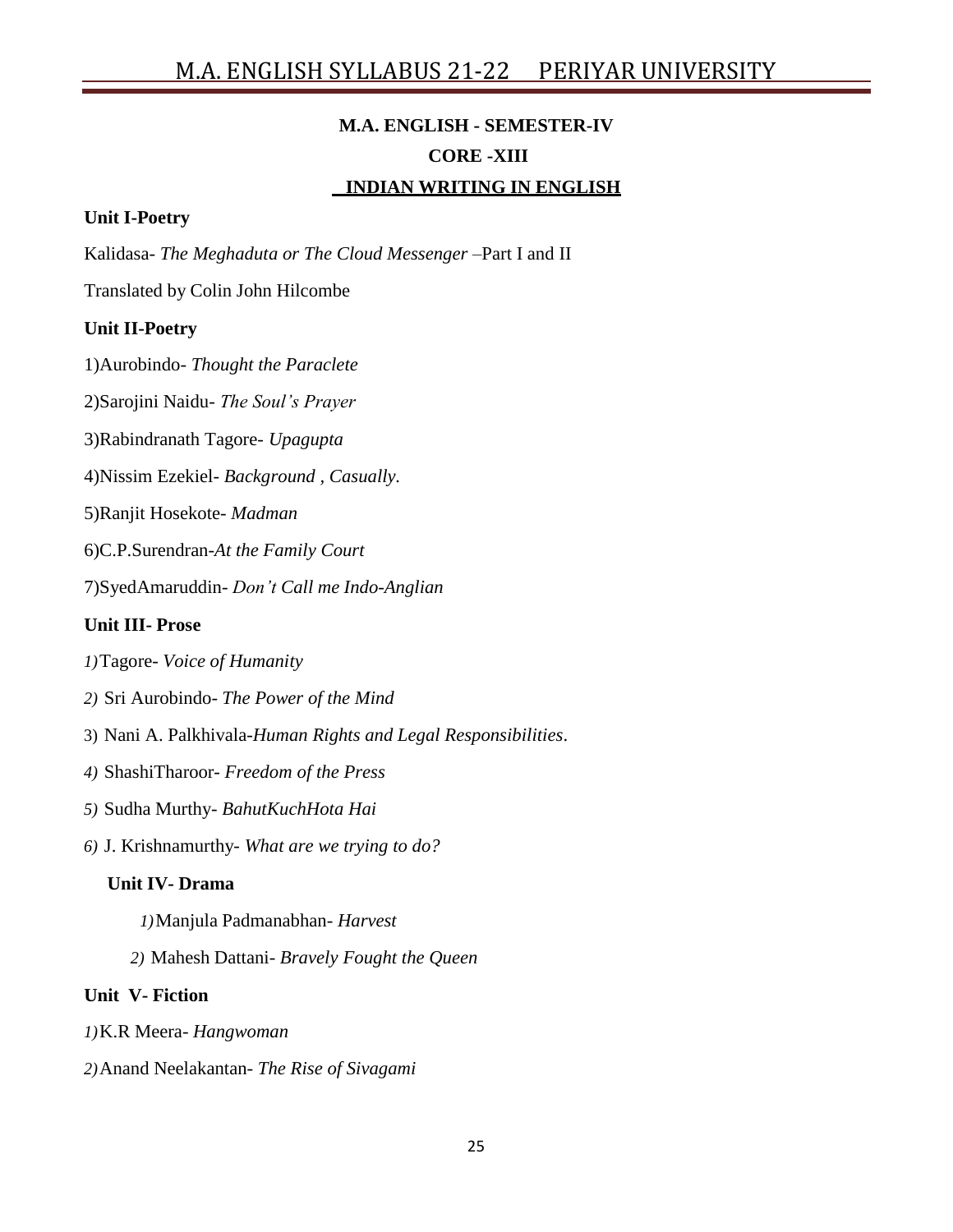# M.A. ENGLISH SYLLABUS 21-22 PERIYAR UNIVERSITY

#### **Books for Reference:**

*1)* Kalidasa- *The Meghaduta or The Cloud Messenger –Part I and II*

Translated by Colin John Hilcombe- Published by Ocaro Press

2) *Floral Gems of Poems* EdG.Ruby and R. Shanthi, New Century Book House

3) *Lights and Delights-An Anthology of English Prose, Poetry and Functional Grammar*, Orient Blackswan

4) *Fusion- An Anthology for Advanced Learners*, Orient Blackswaan

5) *On Track-A Text Book for College Students*, Orient Blackswan

-------------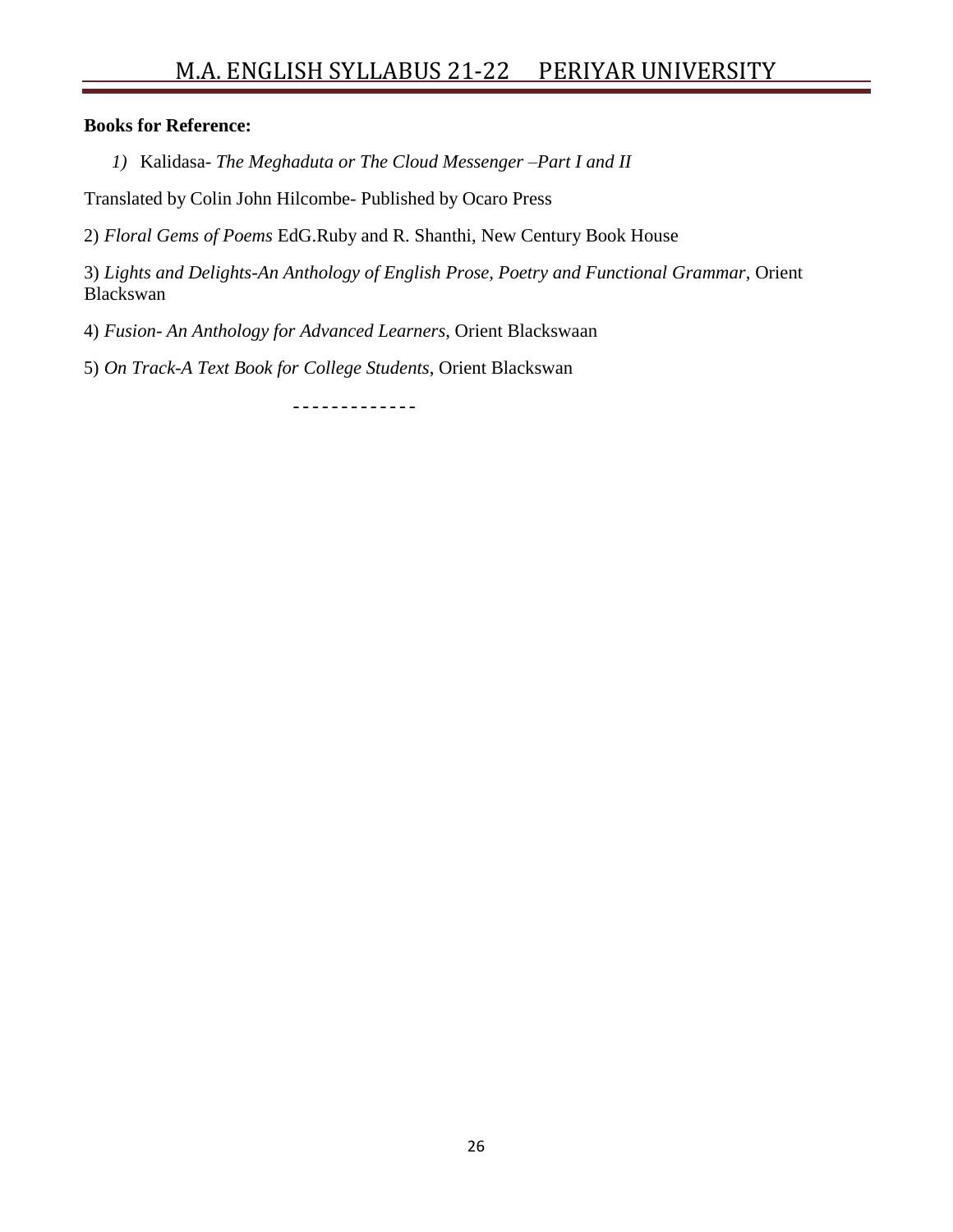## **M.A. ENGLISH -SEMESTER IV**

## **CORE-XIV**

## **JOURNALISM AND MASS COMMUNICATION**

#### **Unit – I**

- 1. What is News Concept and Definition News Values
- 2. Duties and Responsibilities of a Journalist
- 3. Various types of News-follow-up, Curtain Raiser, Human Interest Story etc.
- 4. News Story Structure Headlines-exercise in writing Headlines-Lead-Significance and its Types
- 5. Page makeup its importance and types

#### **Unit –II Reporting – Editing**

- 1. News gathering-sources of news-Hard and Week sources of News Beats
- 2. Reporting (translation)
- 3. Editing Translation& its role

#### **Unit III**

1. Definition of Mass Communication – Nature and Scope – role of Communicator – Communication process

2. Types of Communication – Downward, Upward, Horizontal, Lateral, Extraorganisational.

3. Communication Barriers – how to remove them.

**Unit IV**

1. Functions of Mass Media

2. Mass Media-role of Press-role of Radio-role of T.V

#### **Unit V**

1. Importance of film Communication-different types of films-division-Censor Board-film Awards

2. Precis in News writing

3. Communication in the coming decade-Computer and Mass Communication – Internet

#### **REFERENCE**

1. Keval J.Kumar – Mass Communication in India (Third Edition ) Jaico Publishing House, Mumbai

- 2. N.Vembusamy ABC of Mass Media, Blackie Books
- 3. Rangaswami Parthasarathy Basic Journalism, Macmillan
- 4. G.K Puri A Complete Guide to Journalism for All MS Publications
- 5. K.M Shrivastava News Reporting and Editing. Sterling Publishers Private Limited
- 6. PLV.Narasimha Rao- Style in Journalism, Orient Longman

 $\pm$   $\pm$   $\pm$   $\pm$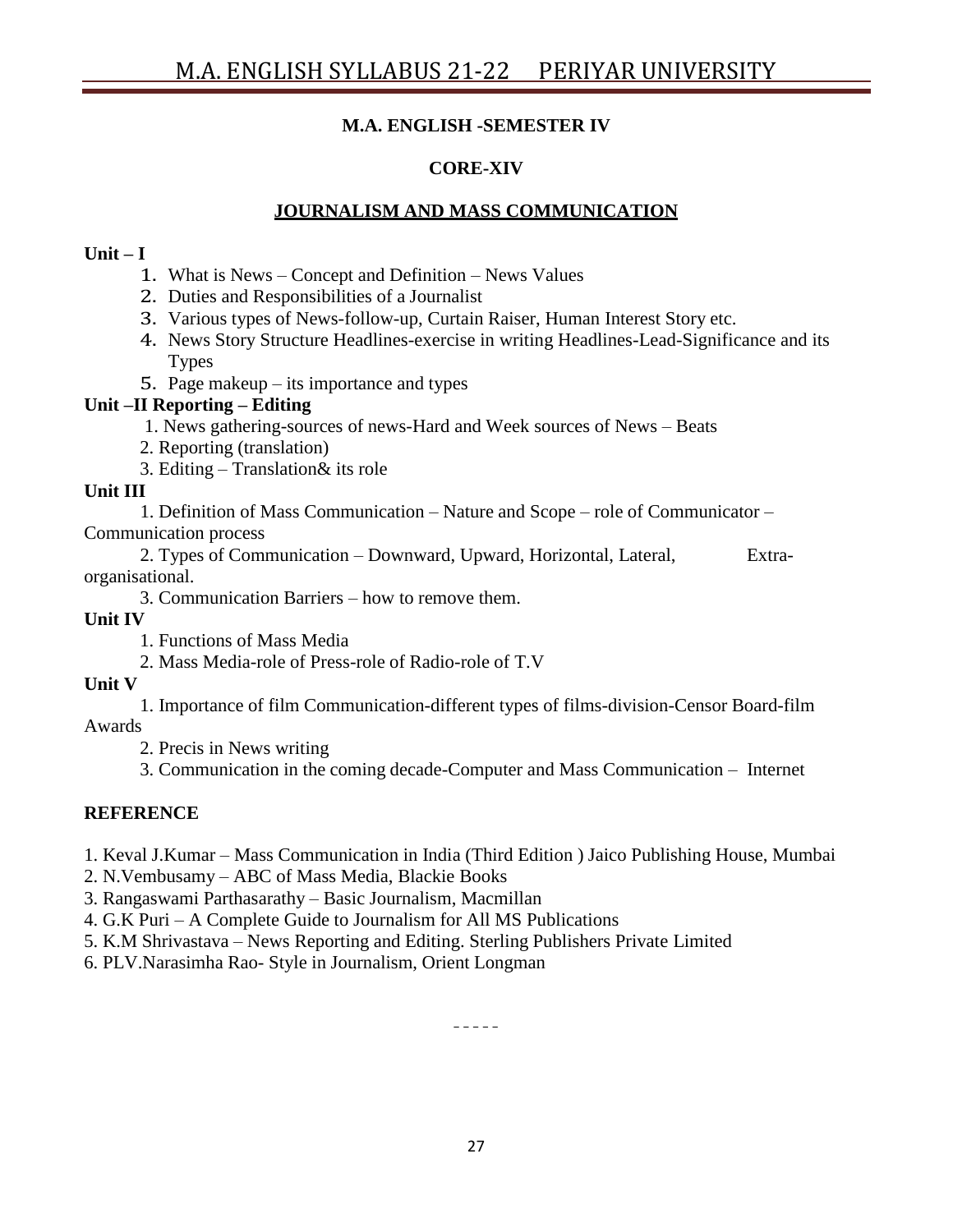## **M.A. ENGLISH - SEMESTER IV**

## **ELECTIVE – IV**

## **ENGLISH LITERATURE FOR COMPETITIVE EXAMINATIONS**

#### UNIT-I

- 1. Chaucer to Shakespeare
- 2. Jacobean to Restoration Periods

#### UNIT-II

- 1. Augustan Age: 18<sup>th</sup> Century Literature
- 2. Romantic Period

#### UNIT-III

- 1. Victorian Period
- 2. Modern Period

#### UNIT-IV

- 1. American and other Non-British Literature
- 2. Literary Theory and Criticism

#### UNIT-V

- 1. Contemporary Period
- 2. Rhetoric and Prosody

#### **References**

- 1. **The Oxford Companion to English Literature** Edition VII
- 2. **UGC NET English Literature** Arihant Experts
- 3. **An Objective & Analytical Approach to English Literature for UGC NET-JRF -** Dr. Vivekanand Jha
- 4. **Objective Approach to English Literature for NET, JRF -** K.K. Narayan, Pandey Om Prakash, Rahmat Jahan Ivan K. Masih and Neeraj Kumar These are merely reference books. Students are expected to have a broad knowledge of the topics prescribed